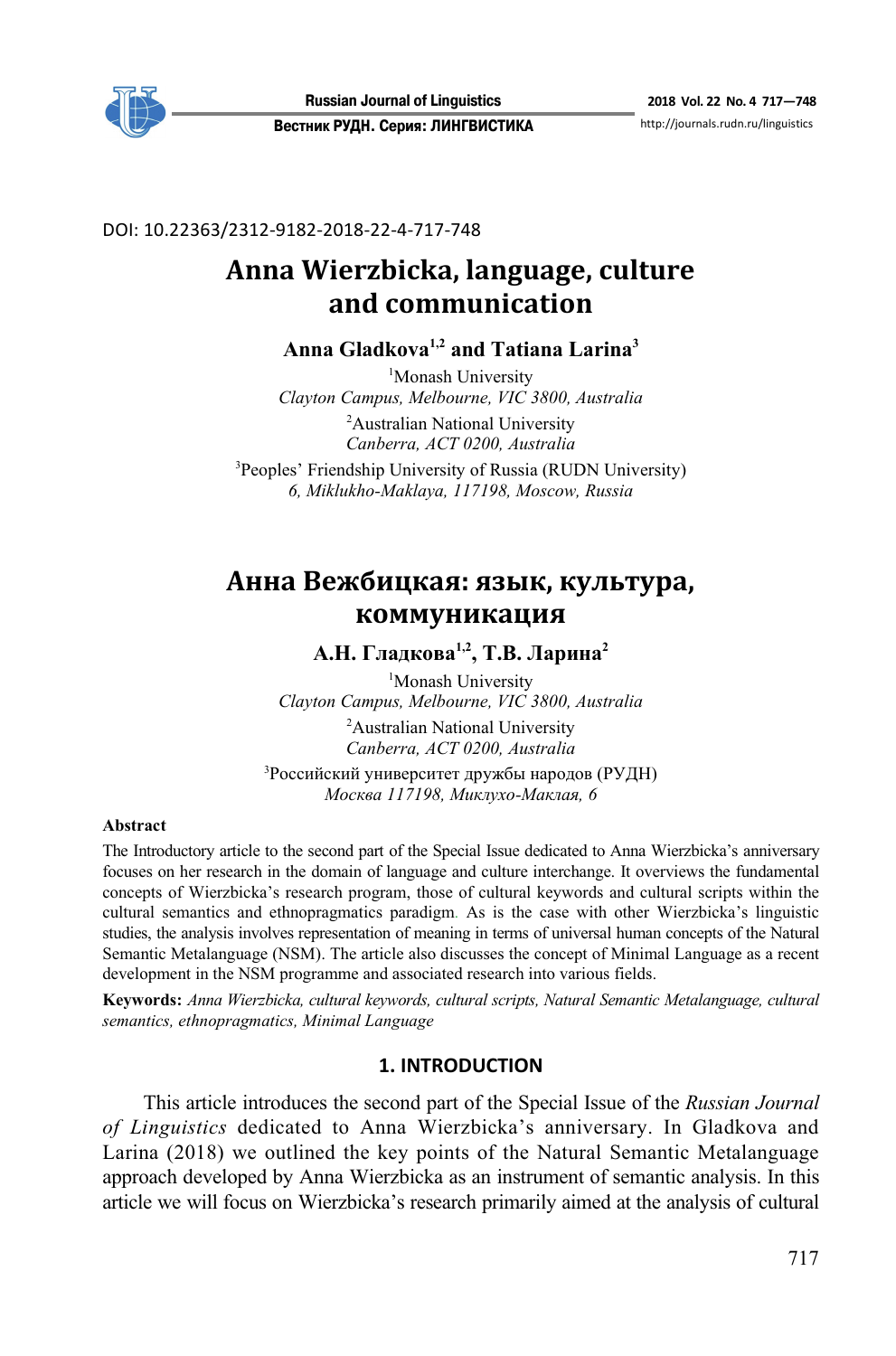aspects of meaning and the notions of cultural keywords and cultural scripts. We will then overview work by Wierzbicka, her colleagues and followers offering various applications of the approach. Consequently, the articles in this volume primarily engage with issues relating to cultural semantic and pragmatic analysis, interface of language, culture and communication.

# **2. CULTURAL ASPECTS OF MEANING IN WIERZBICKA'S RESEARCH PROGRAMME**

# **2.1. Cultural keywords**

Wierzbicka's search for lexical universals in language went hand in hand with the agenda to identify and describe culture-specific elements of meaning. This kind of empirical research aimed at identifying cultural influence in language led to the understanding that culture manifests itself in language in a variety of ways. "Cultural ideas" penetrate language and get encoded in the meanings of lexemes, morphemes and grammatical constructions, as well as the level of speech practices. Cultural keywords are an illustration of such cultural meanings (Wierzbicka 1997a). Wierzbicka (1997a: 15—16) defines cultural keywords as "words which are particularly important and revealing in a given culture." Cultural keywords are salient in the collective psyche of a society and their meanings resonate with meanings of other linguistic units and cultural practices. These words commonly denote values, attitudes, speech acts, social categories, among others.

Wierzbicka (1997a: 16) argues that "there is no finite set of such words in a language, and there is no 'objective discovery procedure' for identifying them. To show that a particular word is of special importance in a given culture, one has to make a case for it." According to Wierzbicka, a word might be claimed to be a keyword if it meets the following criteria: (1) it has a relatively high frequency in the semantic domain it belongs to, (2) it is at the centre of a phraseological cluster and (3) it might be part of common sayings or expressions.

Wierzbicka (1997a: 16) sums up the procedure of identifying cultural key words as follows:

But the question is not how to "prove" whether or not a particular word is one of the culture's key words, but rather to be able to say something significant and revealing about that culture by undertaking an in-depth study of some of them. If our choice of words to focus on is not "inspired" we will simply not be able to demonstrate anything of interest.

Therefore, there is no strict rule about the part of speech or lexical domain that a cultural keyword can belong to. In fact, it can be represented by almost any part of speech as long as it is shown to be revealing of important cultural attitudes. Observations suggest that most commonly such words are from domains of emotions, values, attitudes, social categories, among others.

Some of Wierzbicka's discoveries of cultural keywords in Anglo English include *privacy*, *personal autonomy*, *fairness*, *mind, reasonable*, *sense*, *evidence*, *experience*, among others (Wierzbicka 2006a, b, 2010a). In Australian English she identifies *bloody*, *bullshit*, *whinge*, *dob in* as keywords (Wierzbicka 1997a, 2002b). Wierzbicka is also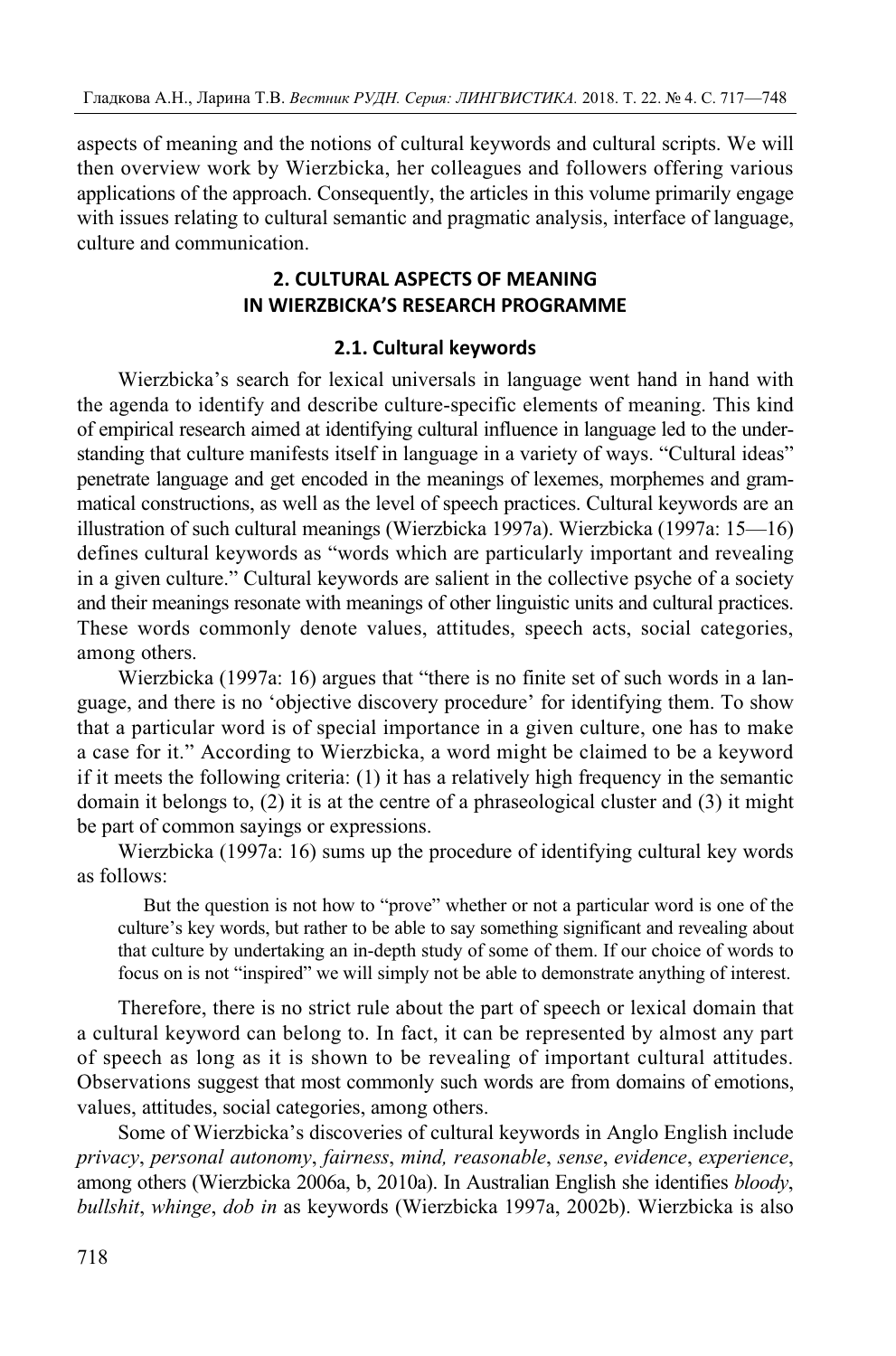widely known for identifying Russian keywords *duša* 'soul', *sud'ba* 'fate', *toska* 'yearning', *iskrennost'* 'sincerity', *pravda* 'truth', *obščenie* 'communication' and *avos'* 'maybe' (Wierzbicka 1990, 2002a, 2010b, see also Šmelev 2002, Zaliznjak, Levontina, Šmelev 2005, 2012, Gladkova 2010b, among others). In Polish, Wierzbicka has described as keywords *przykro* 'unpleasantly', *rodzina* 'family', *wolność* 'freedom', among others (Wierzbicka 1997a, 2001b).

Importantly, the principles of semantic analysis advocated and practiced by Wierzbicka also apply to the analysis of cultural keywords. A thorough semantic investigation leads to the proposal of a semantic explication of the keyword in simple universal concepts as they are identified in the Natural Semantic Metalanguage (NSM) developed by Anna Wierzbicka and Cliff Goddard (for an overview of NSM see Gladkova and Larina 2018, Goddard 2010a). NSM is a mini-language that lies at the core of every language. The universal properties of the primes guarantee their translatability into all languages. Thus, when culture-specific meanings are formulated using primes, they can be understood by speakers of all languages of the world (Goddard and Wierzbicka eds. 1994, 2002).

We will quote the semantic explication of the Russian keyword *sud'ba* proposed by Wierzbicka (2010b:13):

# *sud'ba* (someone's *sud'ba*)

- a. something
- b. people can say what this something is with the word *sud'ba*
- c. people can say something with this word about someone when they think like this:
- d. ''people live for some time
- e. when someone lives, many things happen to this someone during this time not because this someone wants it
- f. at the same time, if this someone very much wants something to happen during this time, often these things don't happen
- g. this someone can't know about many things that these things will happen to this someone during this time before they happen
- h. some of these things can be good things
- i. many of these things can be bad things
- j. it can't be not like this
- k. all these things are parts of one thing''
- l. many people think about it like this:
- m. ''all these things happen to people in this way because someone wants it
- n. this someone is not someone like people
- o. this someone is someone above people''

Wierzbicka's ideas about cultural keywords have received a lot of attention in the literature. Her methodology and approach have been successfully applied by researchers in various languages and cultures within the NSM framework. Goddard and Cramer (2017) describe *laid back* and *irreverent* as keywords of Australian English. Bromhead (2009) analyses English *truth* and *faith* in a historical perspective. Travis (2006) posits *calor humano* 'human warmth' as a cultural keyword of Spanish. Levisen names *hygge* 'pleasant togetherness', *tryghed* 'security' and *janteloven* 'the Jante law' cultural keywords of Danish (Levisen 2012). For Chinese, such concepts were shown to be *shengren* 'stranger' and *shuren* 'an old acquaintance' by Ye (2004). In Korean, Yoon (2004)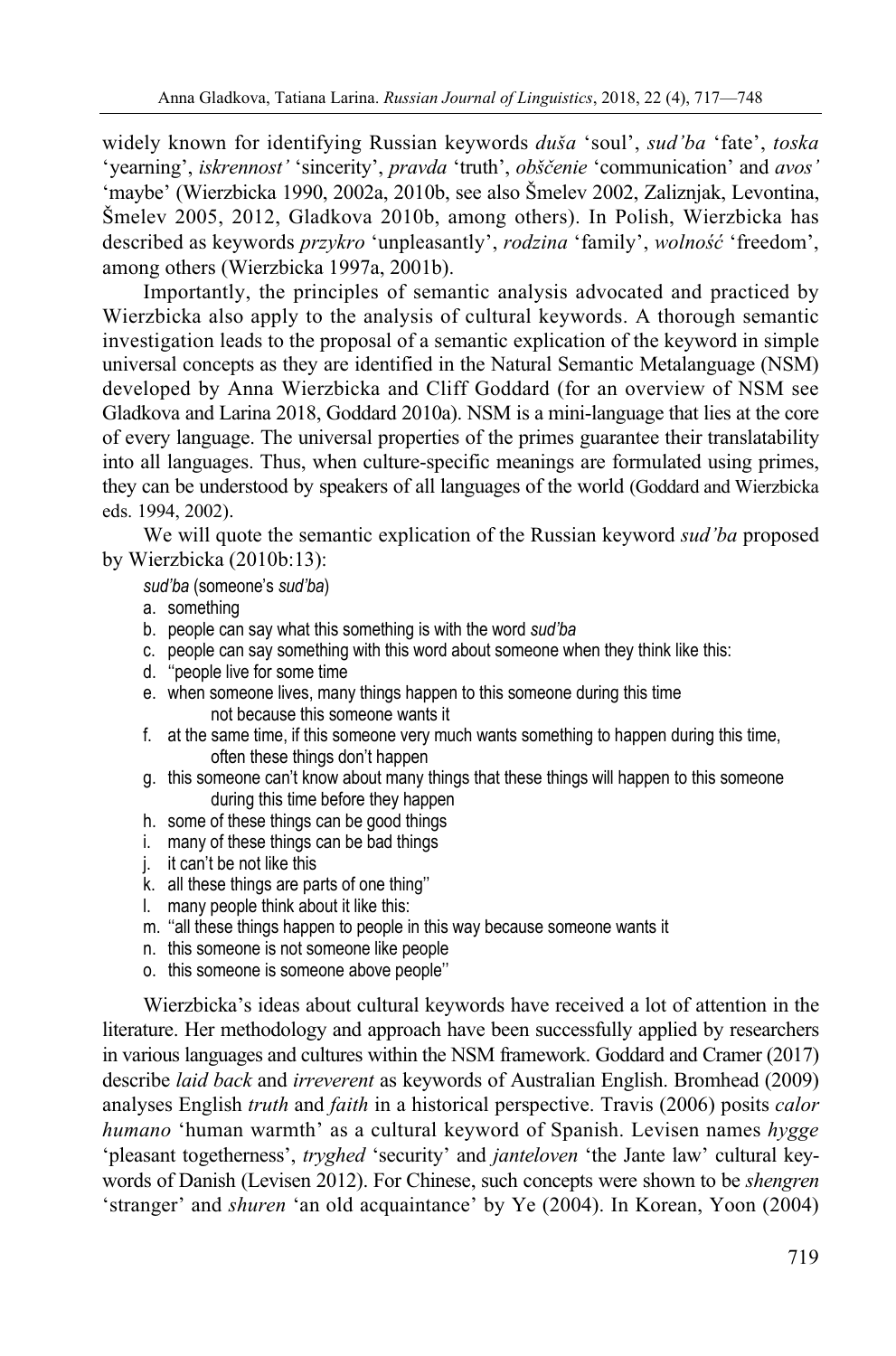claims *noin* 'respected elderly people' to be a cultural keyword. Peeters proposed to treat French *râler* 'grumble' (Peeters 2013), *on va s'arranger* 'we will arrange' and *on s'arrangera* 'we will manage' (Peeters 2014) as cultural keywords<sup>1</sup>. (See also Levisen and Waters 2018).

### **2.2. The cultural scripts approach**

Another important development of Wierzbicka's approach to linguistic analysis in the area of pragmatics (or ethnopragmatics as its branch) is known as the theory of cultural scripts (e.g., Wierzbicka 2003/1991, Goddard and Wierzbicka eds. 2004, Goddard 2006). Goddard and Wierzbicka (2004: 153) refer to cultural scripts as a "powerful new technique for articulating cultural norms, values, and practices in terms which are clear, precise, and accessible to cultural insiders and to cultural outsiders alike". The cultural scripts approach relies on the Natural Semantic Metalanguage to formulate cultural norms, ideas and understandings that are shared by speakers of a language and that are reflected in that language. It is consistent with the idea that language and culture are interconnected and that certain linguistic practices are reflective of culturally shared understandings. It is often possible to find a semantic correlation between dominant cultural scripts and cultural keywords (see, for example, Wierzbicka 2002а, 2006b, among others).

The types of linguistic data that are most revealing when it comes to identifying cultural scripts are conversational routines, common sayings and proverbs, frequent collocations and varieties of formulaic and semi-formulaic speech. Discourse particles, interjections and terms of address and reference also commonly embody cultural attitudes. They can reflect communicative practices and capture specificity of a "communicative style" (Goddard 2006). Evidence for cultural scripts can also come from data acquired from bilinguals. Wierzbicka has actively relied on such data and her own autobiographical narratives are extremely illuminating (Wierzbicka 1997b, 2007, Besemeres and Wierzbicka eds. 2007).

The use of cultural scripts as a technique of formulating cultural norms has a number of advantages. Firstly, cultural scripts are capable of representing the cultural insiders' perspective. Secondly, the use of simple and intelligible concepts creates a possibility for the scripts to be verified by cultural insiders. Thirdly, they are free from an ethnocentric bias which is present in some cultural research.

The use of the same inventory of semantic primes in constructing explications and cultural scripts allows one to show explicitly the relation between the meaning of a word and cultural ideas and beliefs that it is related to. At the same time cultural scripts differ from semantic explications. While semantic explications represent meaning of a particular concept, cultural scripts reflect broader cultural norms. These norms concern ways of thinking, speaking and behaving that are salient in a particular culture. As it has been mentioned, cultural scripts have a linguistic grounding in cultural key words, proverbs and common sayings, terms of address, phraseological patterns, among others (Goddard 2006), but they formulate ideas that are broader than the meaning of one word or concept.

 $\overline{a}$ 

<sup>1</sup> A full list of the NSM bibliography is available on the *NSM Homepage* and *NSM-APPROACH.NET*.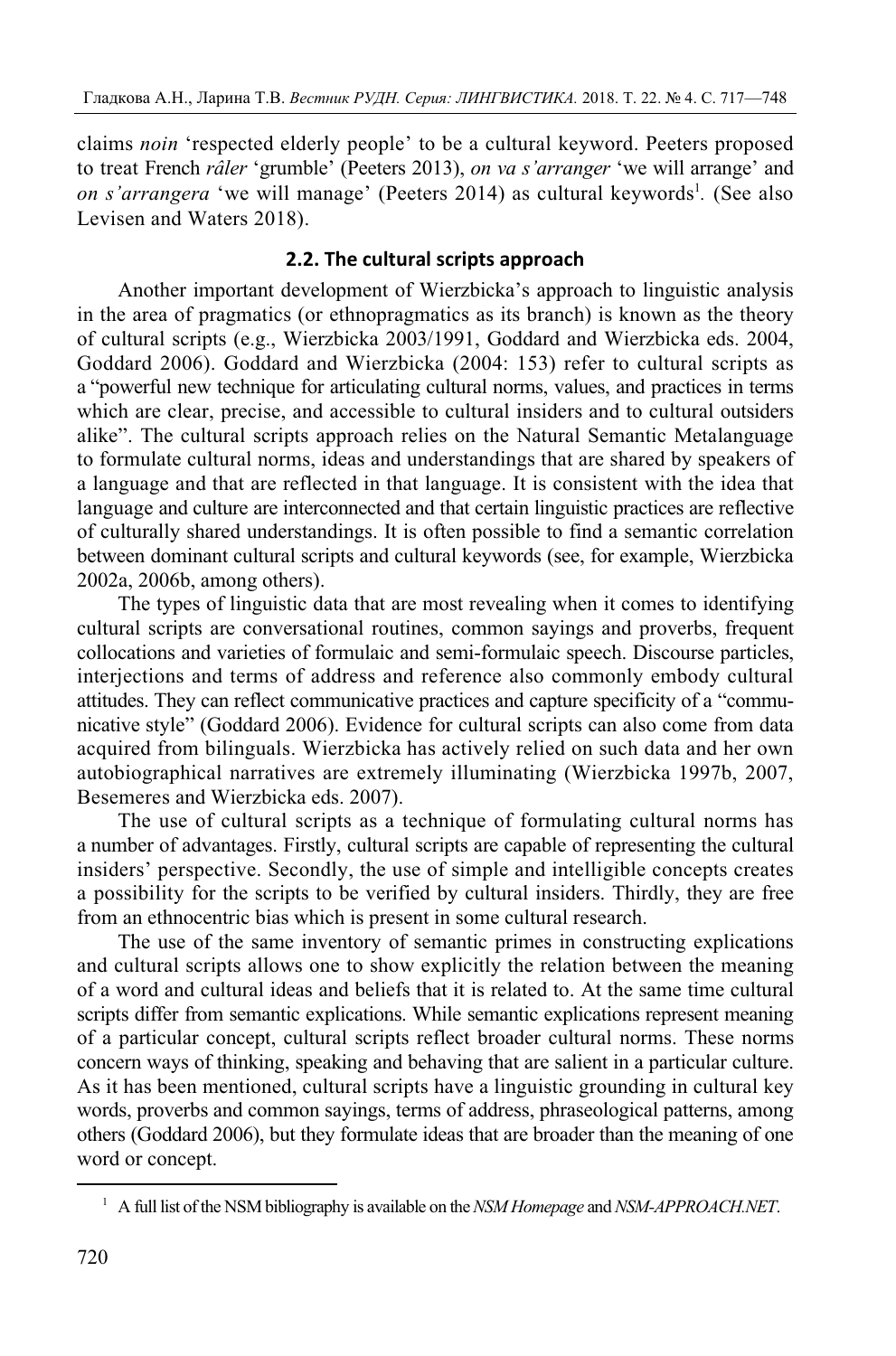We will illustrate the application of the cultural scripts approach with several Anglo English cultural scripts proposed by Anna Wierzbicka. Wierzbicka (2006a) relates a common use of 'whimperatives'<sup>2</sup> for wording requests, the cultural rules of using *thank you* and the avoidance of imperatives and phrases like *you must* in suggestions in English, with the prevalence of the value of 'personal autonomy'. She argues that the idea that 'it is not good to impose and force other people to do certain things' is a cultural idea shared by English speakers and that it finds its realisation in language and communication. Wierzbicka (2006a: 52) formulates this cultural rule as follows:

[people think like this:] no one can say to another person: "I want you to do this you have to do it because of this" [people think like this:] no one can say to another person: "I don't want you to do this you can't do it because of this"

(Wierzbicka 2006a: 52)

She explains these scripts as follows: "These scripts don't say that people can do anything they want to do or that there can be no rules legitimately preventing people from doing what they want to do. Rather, they say that it cannot be another person's expression of will that prevents me from doing what I want to do or forces me to do what I don't want to do" (Wierzbicka 2006a: 52).

Goddard and Wierzbicka (2004: 156) formulate a related cultural rule of valuing personal autonomy in Anglo society as follows:

[people think like this:] when a person is doing something it is good if this person can think about it like this: 'I am doing this because I want to do it not because someone else wants me to do it'

 $\overline{a}$ 

This script formulates an Anglo cultural norm which is closely associated with the English cultural key words *freedom* and *free* (see also Wierzbicka 1997a, Larina, Ozyumenko 2017).

Wierzbicka further demonstrates that the value of personal autonomy in English is closely related to another cultural value, namely the inclination not to put undue pressure on other people, and that both are reflected in English (Wierzbicka 2006a, b). She notes that the expressions *to put pressure* and *to act under pressure* in contemporary English are highly revealing in this regard. Interestingly, they did not occur in Shakespeare's language, which suggests modern salience of the value of 'nonimposition'. The expression *to put pressure* and its negative cultural connotation

<sup>&</sup>lt;sup>2</sup> Whimperative (or wh-imperative) is a command or request which is worded as a question (e.g. *Would you mind washing it out?*, *Could you just turn it down a bit?*). The term consists of *wh-*, which stands for an interrogative word, and *imperative*.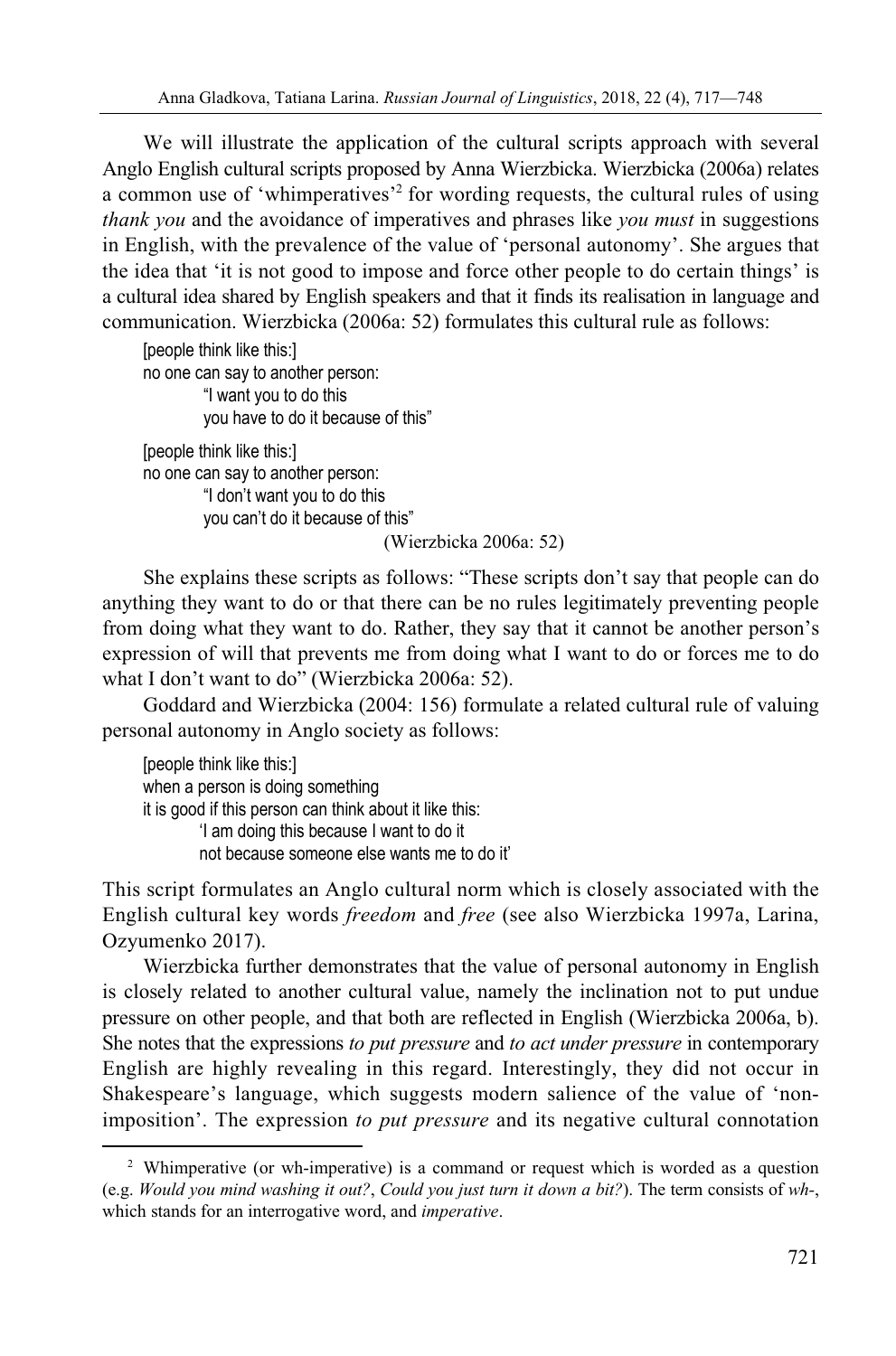highlight the idea that there exists a cultural prohibition on imposing one's will on other people and expecting them to act in accord with the will of other people. A related cultural script is formulated by Wierzbicka (2006a: 52) as follows:

[people think like this:] when I do something it is good if I do it because I want to do it, not because someone else wants me to do it (Wierzbicka 2006a: 52)

Importantly, these scripts proposed by Wierzbicka might not apply in all varieties of English due to differing cultural norms. In this regard, Wong (2004) argues that although English is widely spoken in Singapore, conversational strategies of Singapore English do not fully overlap with those of Anglo English. In particular, Wong shows that Singapore English lacks cultural scripts of Anglo-style personal autonomy in the style of scripts quoted above. He formulates a relevant cultural script for Singapore English as follows (Wong 2004: 239):

[people think like this:] when I say to someone about something "I want you to do it" I can think about it like this: if this person can do it, this person will do it [people think like this:]

when someone says to me about something "I want you to do it" if I can do it, it is good if I do it

The cultural scripts formulated by Wierzbicka (2006a) and Wong (2004) refer to cultural rules relating to making requests or asking people to do something in two different cultures. The use of the same set of simple and universal words makes the cultural differences between these rules transparent and easy to demonstrate.

Using the cultural scripts approach Wierzbicka has described numerous communicative practices in different languages and cultures relating to different speech acts, speech genres and discourses, including religious discourse (see Wierzbicka 2003/1991, 2001a, 2002, among others). She has also demonstrated that cultural scripts can be applied to capture the display rules of emotions, their functions in communication and cultural specificity (Alba-Juez, Larina 2018, Ionova, Shakhovsky this issue, Wierzbicka 1999a, b, 2001b, 2018c).

Wierzbicka's cultural scripts and simple formulae of what is considered good and bad in a given culture have a great explanatory potential and can reduce negative stereotyping. For example, the following cultural scripts (Wierzbicka 2002а) represent Russian cultural norms relating to *iskrennost* 'sincerity', the meaning of which differs significantly from its English translation equivalent (Gladkova 2017, Wierzbicka 2002a):

it is good if a person wants to say to other people what this person thinks (feels)

it is bad if a person says to other people that this person thinks (feels) something if it is not true

it is good if a person wants other people to know what this person thinks (feels)

These cultural rules explain salient characteristics of Russian communicative style which are often perceived as excessive openness, lack of tact, straightforwardness, dislike for formal communication and uncontrolled display of emotions from the point of view of representatives of many Western cultures (for details, see Larina 2009, 2013).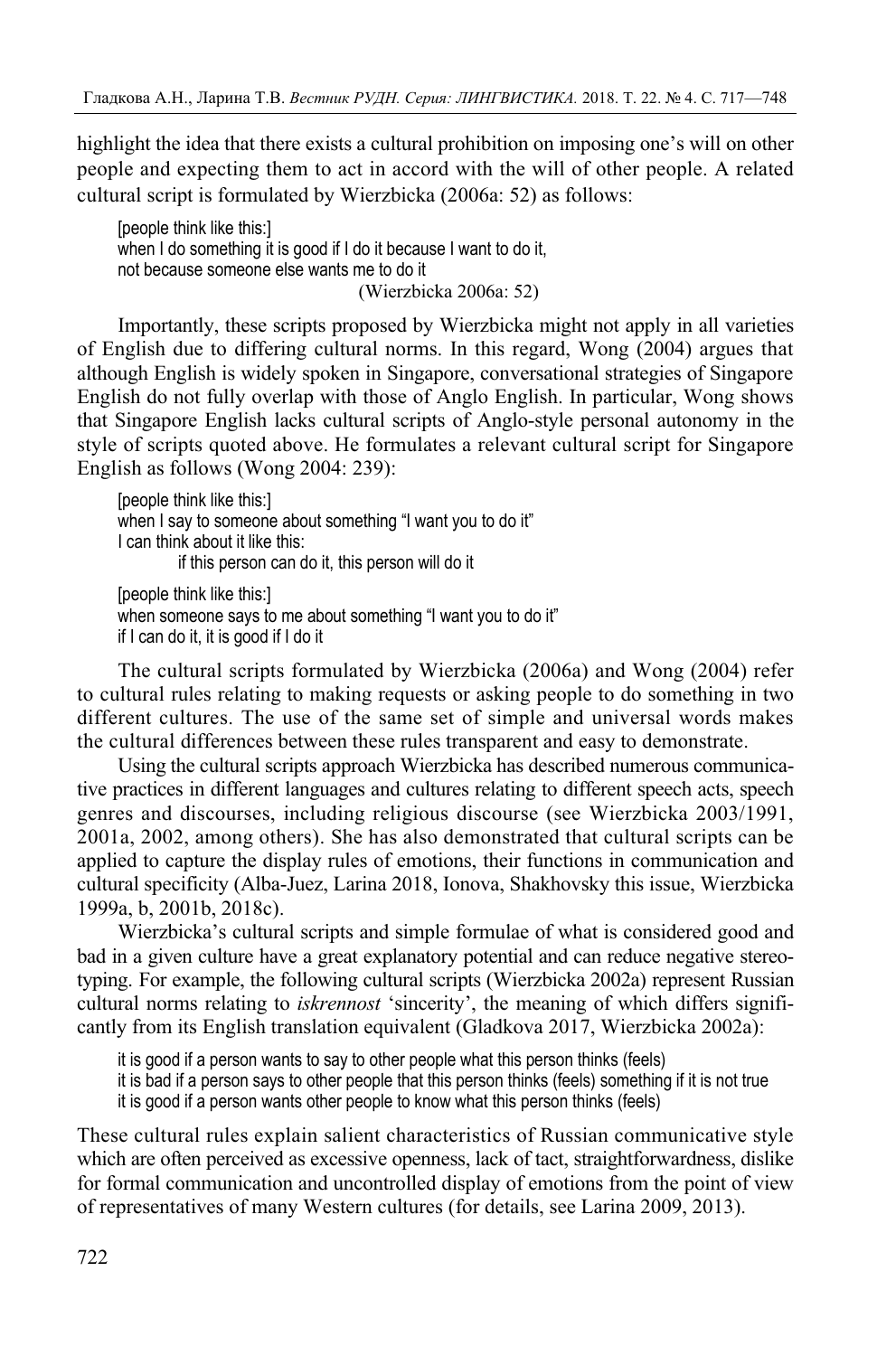The cultural scripts approach has been successfully applied by Wierzbicka's colleagues to various languages and language varieties, such as Australian English and other varieties of English (Goddard 2012, 2015, 2016), African languages (Ameka 2006), Chinese (Ye 2004, 2013), Korean (Yoon 2004), Singapore English (Wong 2004, 2014), Russian (Gladkova 2010a, b, 2013a, b, 2017), Japanese (Asano-Cavanagh 2016, Hasada 2006), Danish (Levisen 2012, 2013), French (Peeters 2013, 2014), Italian (Farese 2018), among others.

Wierzbicka's approach to studying language through the prism of culture has inspired research of numerous scholars in Russia. In particular, there has been long and fruitful collaboration between Anna Wierzbicka and the Moscow School of Semantics under the leadership of Jurij Apresjan (e.g., Apresjan 1995, 2006, 2014, V. Apresjan 2018). In addition, numerous studies by the Moscow group of cultural semantics aimed at the reconstruction of the Russian linguistic worldview demonstrate shared views on language, culture and their interface (e.g., Zalizniak 2013, Zalizniak, Levontina, Shmelev 2005, 2012; Zalizniak, Paducheva 2018, Shmelev 2002, 2018, among others). Wierzbicka's work has also influenced research of many Russian scholars in the areas of cultural linguistics (Bogdanova 2015, 2017; Dobrichev, Kozlova, Pshenkina 2013; Zykova 2017; Ivanova 2003, 2004, 2016, Ivanova, Chanysheva 2010; Karasik 2002, 2009, 2015, 2016; Kovshova 2013; Krasnykh 2002; Larina, Mustajoki, Protassova 2017; Larina, Ozyumenko, Kurteš 2017), anthropological linguistics (Karasik 2010), emotiology (Shakhovsky 2008, 2010, 2015, 2018; Panchenko, Volkova 2018), ethnogrammar (Kozlova 2009), communicative ethnostylistics (Larina 2007, 2009, 2015), intercultural communication (Klyukanov, Leontovich 2017, Leontovich 2005, 2007; Larina 2013, 2017; Privalova 2005, Ter-Minasova 2000), among others<sup>3</sup>.

Wierzbicka's theory of cultural key words and cultural scripts has a significant potential of being used in language teaching and learning. Cultural scripts can help students understand the relationship between language and culture and develop intercultural communicative competence. Cultural scripts can develop leaners' understanding of why in different societies people speak differently and assist educators in explaining the pragmatic rules of language use with ease and clarity. Teaching language and culture through key words and cultural scripts can help students acquire a different cultural logic from the insider's perspective and become reflective language learners and critical thinkers (e.g., Goddard 2010b, Goddard and Wierzbicka 2007, Kurtes et al. 2017, Ozyumenko, Larina 2018, Wong 2018).

# **3. FURTHER DEVELOPMENTS AND APPLICATIONS OF NSM: MINIMAL LANGUAGE**

In her 2014 book *Imprisoned in English: The Hazards Of English As A Default Language* (chapter 14) Wierzbicka introduces the concept of Minimal English, that is a "mini English", which can provide "a common auxiliary inter-language for speakers of different languages". This idea is further developed in Goddard and Wierzbicka (2018)

 $\overline{a}$ 

<sup>&</sup>lt;sup>3</sup> In this overview we do not include Anna Wierzbicka's influence on Russian theoretical linguistics.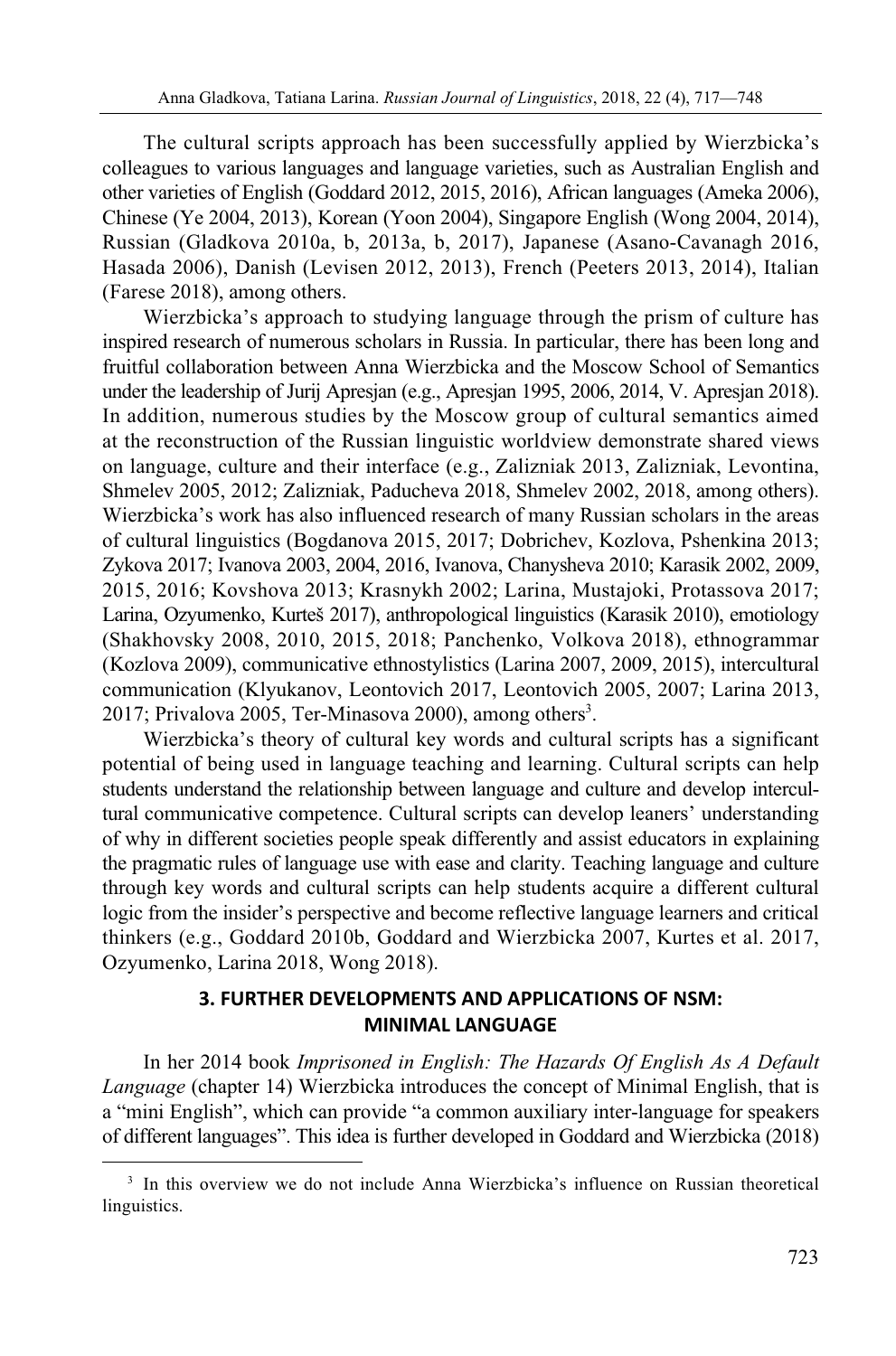in the form of Minimal Language (see also Goddard 2018, Wierzbicka 2018b). This interlanguage is based on the results of the linguistic research put into the development of the NSM. It includes universal concepts along more complex vocabulary, such as semantic molecules. It is expected that, as it is the case with NSM, the versions of this metalanguage can be developed for other languages (e.g., Minimal Russian, Minimal Spanish, etc.).

Goddard (ed. 2018) is an edited volume which contains examples of application of Minimal English in various fields. Wierzbicka is an active developer of the idea of Minimal English and in this book she exemplifies application of Minimal English in teaching science to children and wording the principles of the Charter of Global Ethic (Wierzbicka 2018a, b).

Anna Wierzbicka demonstrates the power of Minimal Language in her new book *W co wierzą chrześcijanie? Opowieści o Bogu i o ludziach* (*What Christians Believe: The Story of God and People*) published in 2017 by Znak in Cracow, Poland, in Polish. An expanded English version is to be published by Oxford University Press in 2019 (Wierzbicka in press). The book retells and re-thinks the basics of Christian faith in simple words and sentences which can be understood by anyone and which are cross-translatable into any language. The book is a semantic and theological experiment, and at the same time, it is an experiment in cross-cultural communication through a minimal language. Minimal Polish and Minimal English match, word for word and phrase by phrase.

The Minimal English has gained momentum across various disciplines and there are several studies conducted by Wierzbicka's colleagues in which Minimal English is successfully implemented in fields like narrative medicine (Peeters and Marini 2018), disability and mental health issues (Jordan 2017), diplomacy (Maley 2018; Farrelly and Wesley 2018), human rights discourse (Mooney 2018), among others.

# **4. ARTICLES IN THIS ISSUE**

The first author of the issue is **Jerzy Bartminsky** (Lublin, Poland). He is well known to the Russian reader due to his book *Yazykovoy obraz mira: ocherki po etnolingvistike* (Language Image of the World: Essays on Ethnolinguistics) (Bartminsky 2005). Wierzbicka has long-standing cooperation with the community of linguists centered around the journal *Ethnolinguistics* published in Lublin and Maria Curie-Skłodowska University. In his article, Jerzy Bartminski demonstrates similarities between Wierzbicka's and Lublin ethnolinguists' approaches to language, their opposition to taxonomic approaches to the study of meaning and adoption of the subjective reconstruction principle, which derives from Wilhelm Humboldt's philosophy of language. Both scientific schools proceed from the fact that it is necessary to study the meaning of words in the context of social life, history and culture. The author focuses on the concept of cognitive definition, discusses its genesis, principles of construction and the most important ideas. Although the concept itself was created as an extension of the research of the language of folklore, independently of Anna Wierzbicka's works and her method of the Natural Semantic Metalanguage, the author traces clear parallels between them, paying attention to some differences as well. Using the example of the concept of HOME/HOUSE, the article considers new perspectives of the use of cognitive definitions in comparative studies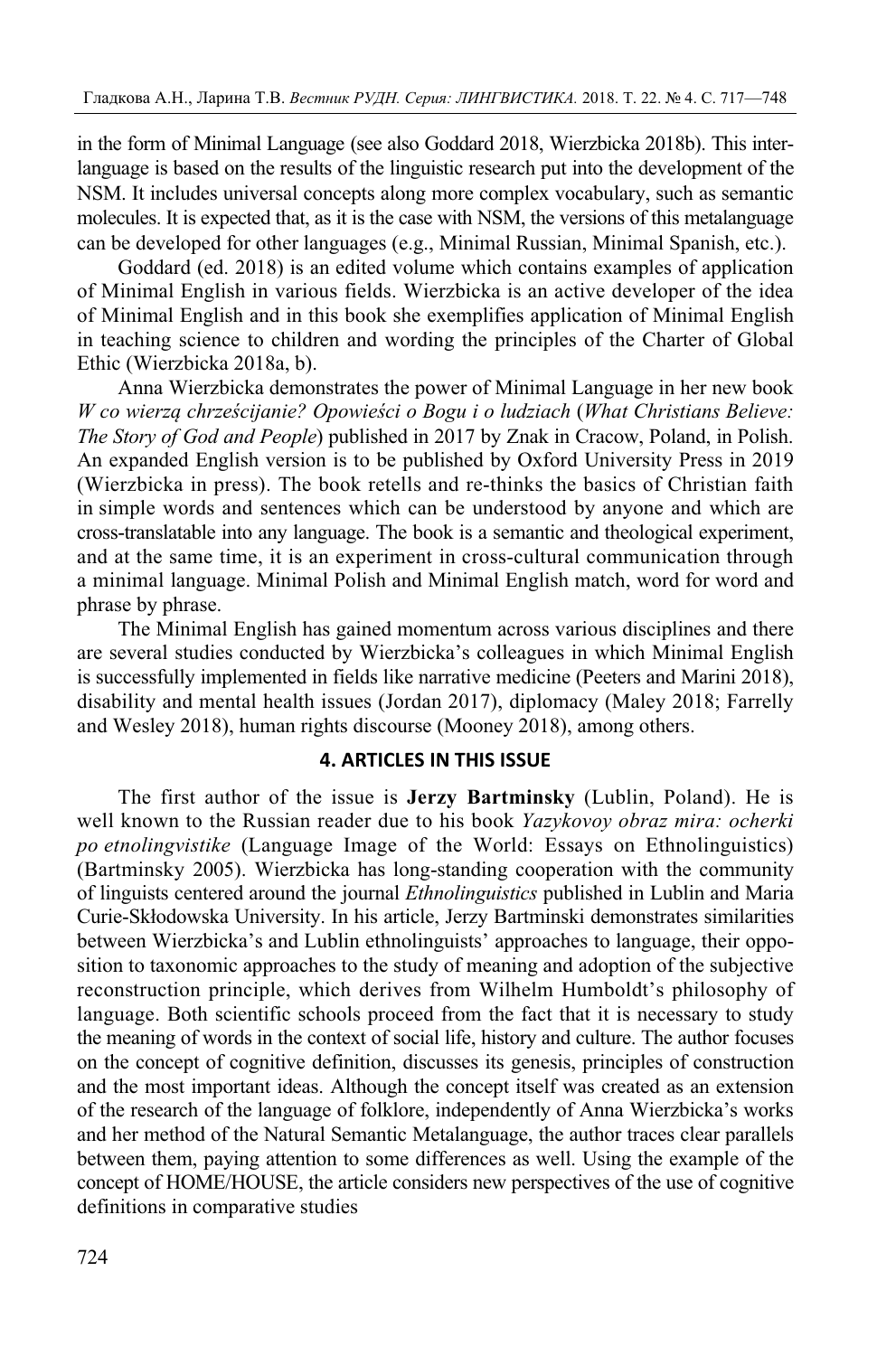**Anna Zalizniak** (Moscow, Russia) presents in her article the Catalogue of sematic shifts (CSSh) and sets out its current state. The main notions of this framework are a semantic shift, which is understood as a relation of cognitive proximity between two linguistic meanings, and a realization of a semantic shift. The author states that the typology of semantic shifts occupies a position at the crossroad of semantic, lexical and grammatical typologies, however, the domain of CSSh does not coincide with any of them. She convincingly demonstrates that this framework is a tool for identifying and describing semantic shifts reproduced in the languages in the form of synchronous polysemy and/or diachronic semantic evolution. The article outlines the prospects for research and the scope of its possible results. It notes that linguistic data contained in the Database of Semantic Shifts can be used in all these areas, in order to provide semantic plausibility criteria for linguistic reconstruction, to act as empirical evidence for cognitive mechanisms of linguistic conceptualization, to aid in identifying specific features of the semantic system of a given language or group of languages.

At the centre of attention of the article by **Alain Polguère** (Nancy, France) is the notion of copolysemy, which is closely associated with regular polysemy. The author adopts an approach where polysemy is defined as a property of vocables (roughly, entries in dictionary word lists) to regroup several word senses, while monosemy being the opposite property. Polysemy is the consequence of a more basic fact: the relation that holds between lexical units grouped within the same vocable. This relation is termed copolysemy. The article presents the current results of an exploration of copolysemy in French, which makes it possible to systematically retrieve patterns of copolysemy and achieve formal description of the polysemy structure of several thousand French vocables. The descriptive work is embedded in a large-scale lexicographic project, namely the construction of the French Lexical Network (fr-LN).

**Svetlana Ivanova** (St. Petersburg, Russia) and **Zulfira Chanysheva** (Ufa, Russia) analyse the cultural semantics of lexical units in political discourse through the prism of Anna Wierzbicka's views*.* Using the example of English lexical units such as *whistleblower, kangaroo ticket, log cabin president, Camelot presidency, redneck,* etc., the authors show how, along with the lexical meaning recorded in dictionaries, the lexemes are able to generate various cultural meanings in discourse. The analysis is based on different levels of organization of culture as a whole, taking into account the dynamics of cultural universe (Ivanova 2016). This approach makes it possible to identify those semantic stratifications in the meaning of the considered lexical units, which reflect the consolidation of new values in the society. The procedure of meaning interpretation makes it possible to single out core cultural practices and to reveal their dynamics. This approach could be of interest to linguists working in the field of cultural and interpretative semantics, cultural linguistics and discourse analysis.

**Liudmila Bogdanova** (Moscow, Russia) continues the theme of identifying evaluative meanings in language (see Bogdanova 2017), but this time on the material of grammar. Her article in this issue shows how the idea of semantic basis of grammar, created and developed by Anna Wierzbicka, has a continuation in the study of role and place of evaluative meanings in productive grammar of the Russian language. The author aims to identify evaluative meanings that are important for grammar and show how the subjective component of the meaning of a verb affects the way in which its actant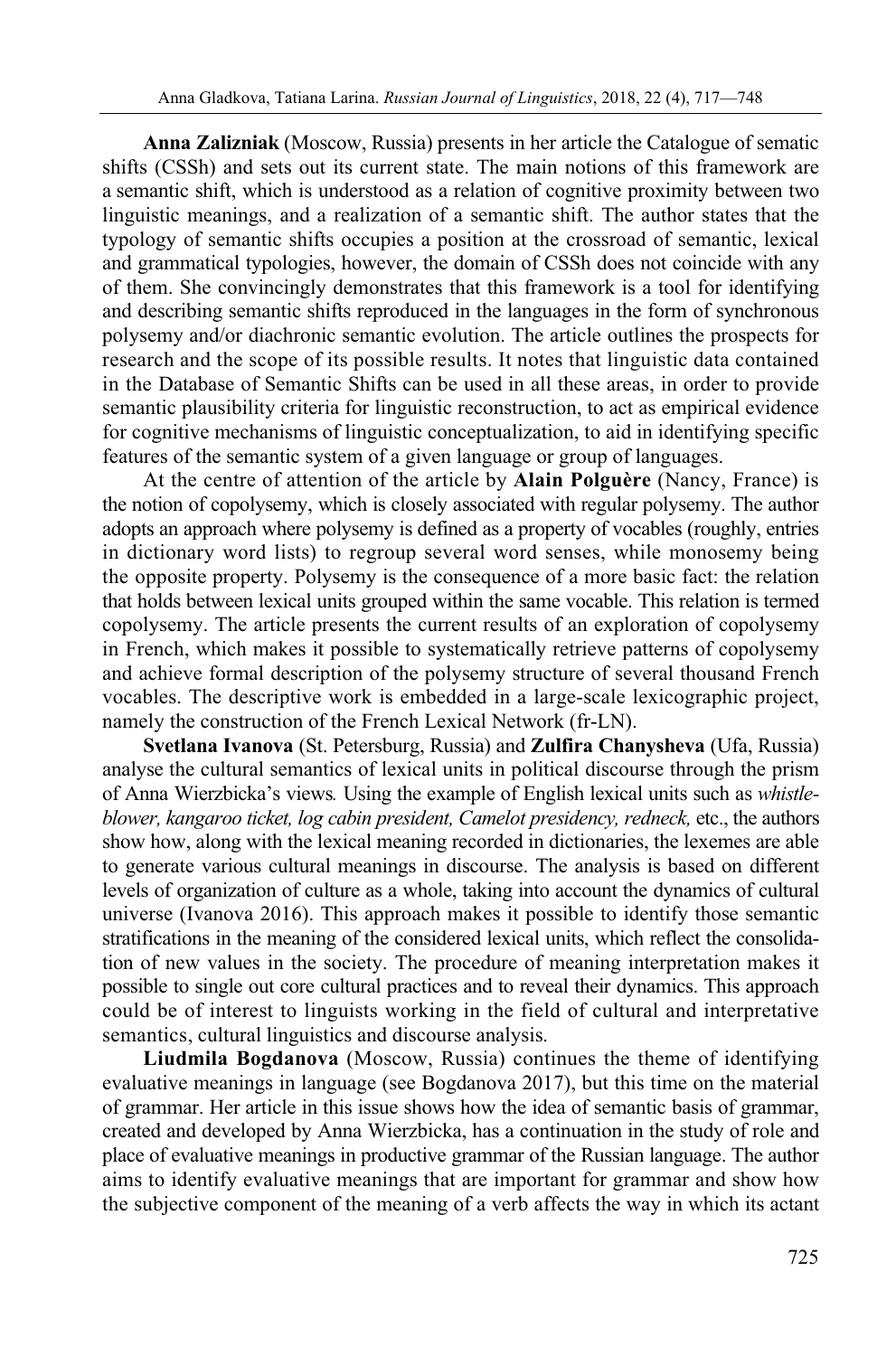positions are expressed. The article identifies the co-relation between intellectual and emotional evaluative characteristics of a verb, which have an output in the grammatical space of the language. The author demonstrates that evaluation (both positive and negative), which verbal semantics contains, affects the syntagmatic behavior of the verb selectively, requires additional efforts in establishing those semantic zones where the role of evaluative component in the grammatical formulation of actant position is the most significant. The author outlines further prospects for studying verb semantics, which make it possible to define a new perspective for disclosure of a culture specific worldview that could contribute to the development of comparative axiology.

**Lyubov Kozlova** (Barnaul, Russia), author of the monograph "Ethnocultural potential of the grammatical structure of language and its realization in a speaker's grammar" published in Russian (Kozlova 2009) develops the topic of ethnocultural potential of grammar. Her article relates to the field of ethnogrammar, which engages with the reconstruction of cultural specificity on the basis of grammatical analysis and the identification of culture specific semantic components in the grammar of a language. As the author rightly points out, it was Anna Wierzbicka who expressed the idea that lexicon, as well as grammar, embody concepts that are of particular importance for a certain language and culture. In her study the author analyses the category of voice in the English language from an ethnocultural perspective with the aim to elucidate ethnological factors which determine the choice of voice forms in various types of discourse. The author shows the evolution of views on the essence of the category of voice in the context of changing paradigms of scientific knowledge, presents the essence of voice relations viewed from the functional and cognitive-discursive points of view and attempts to elucidate ethnocultural factors which determine the choice of both categorical and noncategorial voice forms in various types of discourse.

**Vladimir Karasik** (Moscow, Russia), who is well known to the Russian linguistic community for his research in the field of interface of language and culture (Karasik 2002, 2009, 2010, 2016 among others), devotes his article to semiotic characteristics of comic texts construction. As the author rightly points out, since the desire to joke is universal, the humorous intention is less characterized by language and culture specific characteristics and depends mostly on individual characteristics of a person. However understanding the joke is woven into the general context of culture. The aim of the study is to analyse semantic, pragmatic and syntactic properties of jokes and to identify models of comic texts comprehension. Using Russian jokes as data, the article discusses models of laughter behavior, describes semantic and pragmatic mechanisms of comic texts, distinguishes two models of creating and understanding comic texts: the first one is dictal in its essence and is based on disagreement between the planes of reality as shown in the text, whereas the second one is modal and it reflects an incongruity between reality and the view of it. All theoretical positions are illustrated with linguistic examples that will certainly make the reader smile.

**Vadim Dementiev** (Saratov, Russia), discusses in his article specificity of Russian indirect communication. The author bases his research on the opposition of personality~impersonality, which, in his opinion, is a language and speech category which covers most levels and spheres of the Russian language and speech. The article discusses a number of current processes of modern Russian speech.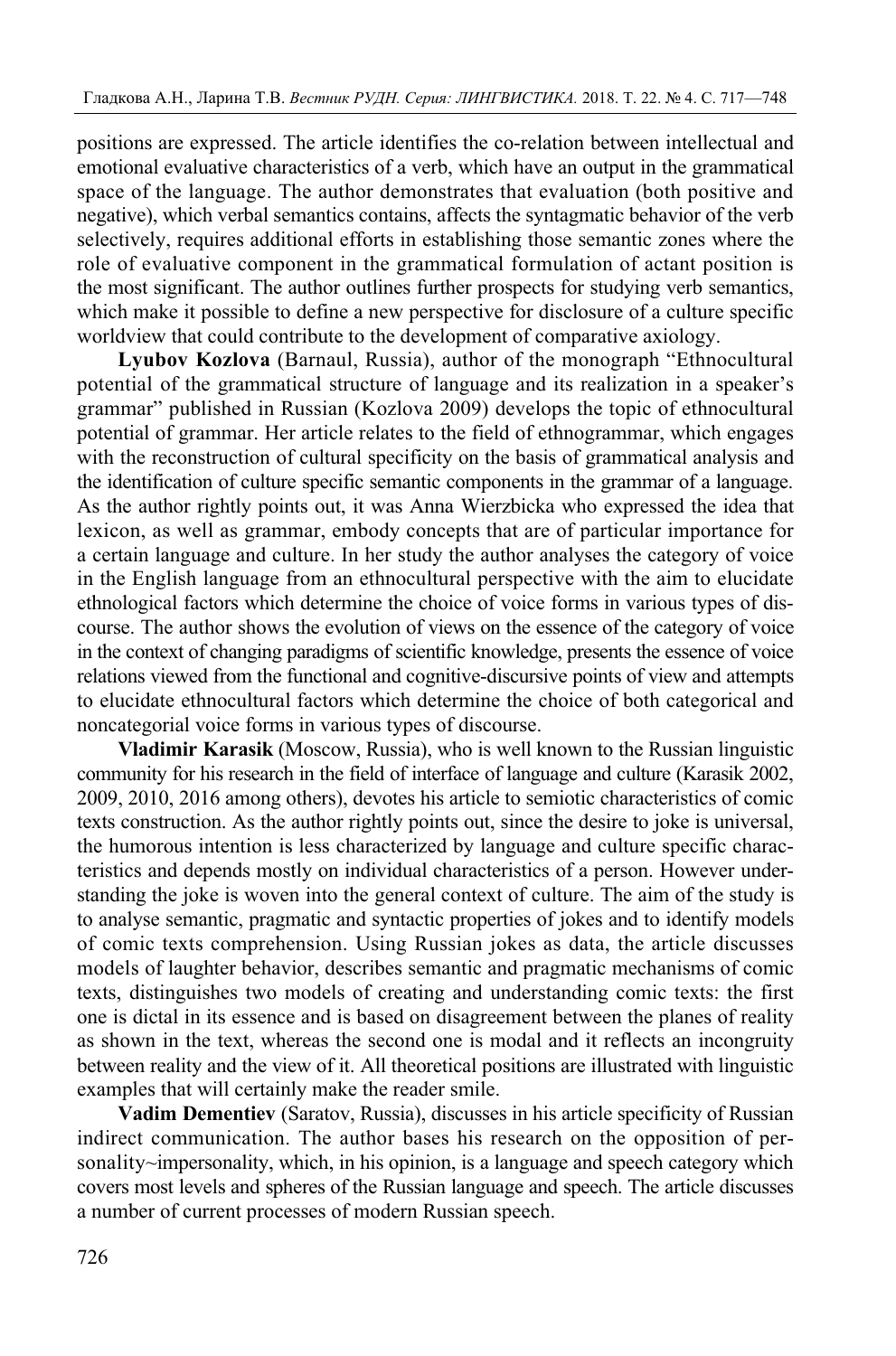In this issue, we start a new rubric in our journal called "Lectures" with an invited lecture by Professor **Alexander Zholkovsky** (Los Angeles, USA) entitled "Listomania, or catalogue as technique (with examples from poetry and prose, classical and modern, Western and Russian)". It was presented by him at the University of California, Berkeley on March 31, 2014.

The issue finishes with two review articles on the topics that are in the focus of Anna Wierzbicka's research paradigm. **Svetlana Ionova** (Moscow, Russia) and **Victor Shakhovsky** (Volgograd, Russia) overview Anna Wierzbicka's approach to the study of emotions. **Natalia Naidenova** (Moscow, Russia) analyzes in her review article the research on the interface of language and religion in modern, mainly Russian, linguistics.

### **5. CONCLUDING REMARKS**

This article attempted to summarise Anna Wierzbicka's contribution to linguistic analysis in the area of language and culture interface. It mainly focused on the concepts of cultural keywords and cultural scripts which have a broad theoretical and practical application in cross-cultural pragmatics, text and discourse analysis, intercultural communication, second and foreign language teaching, etc. It also overviewed recent developments in Wierzbicka's approach to linguistic analysis such as Minimal English. We must admit that this is a very brief overview with the aim of introducing the main concepts of the approach to Russian and international readers. The scope of Wierzbicka's oeuvre is vast and it would be impossible to represent it in this article. The diversity of her approach allows multiple interpretations (as articles of this volume vividly demonstrate) and different readers are often inspired by different aspects of her research.

Once again, we conclude with wishing Anna many more years of joy, happiness and creativity!

### **ACKNOWLEDGMENTS**

We thank the authors of this issue for their articles and participation in the review process, as well as reviewers for their valuable comments and active participation in the preparation of the issue. We also thank journal readers for their feedback and comments on the first volume of our special issue. All errors remain ours.

# **RU**

#### **1. ВВЕДЕНИЕ**

Данная статья открывает вторую часть специального выпуска журнала «Вестник РУДН. Серия: Лингвистика», посвященного юбилею Анны Вежбицкой. В статье предыдущего номера (Гладкова, Ларина 2018) мы рассмотрели ключевые положения концепции Естественного Семантического Метаязыка (ЕСМ), разработанного А. Вежбицкой в качестве инструмента семантического анализа. В этой статье мы остановимся на специфике реализации научного подхода А. Вежбицкой,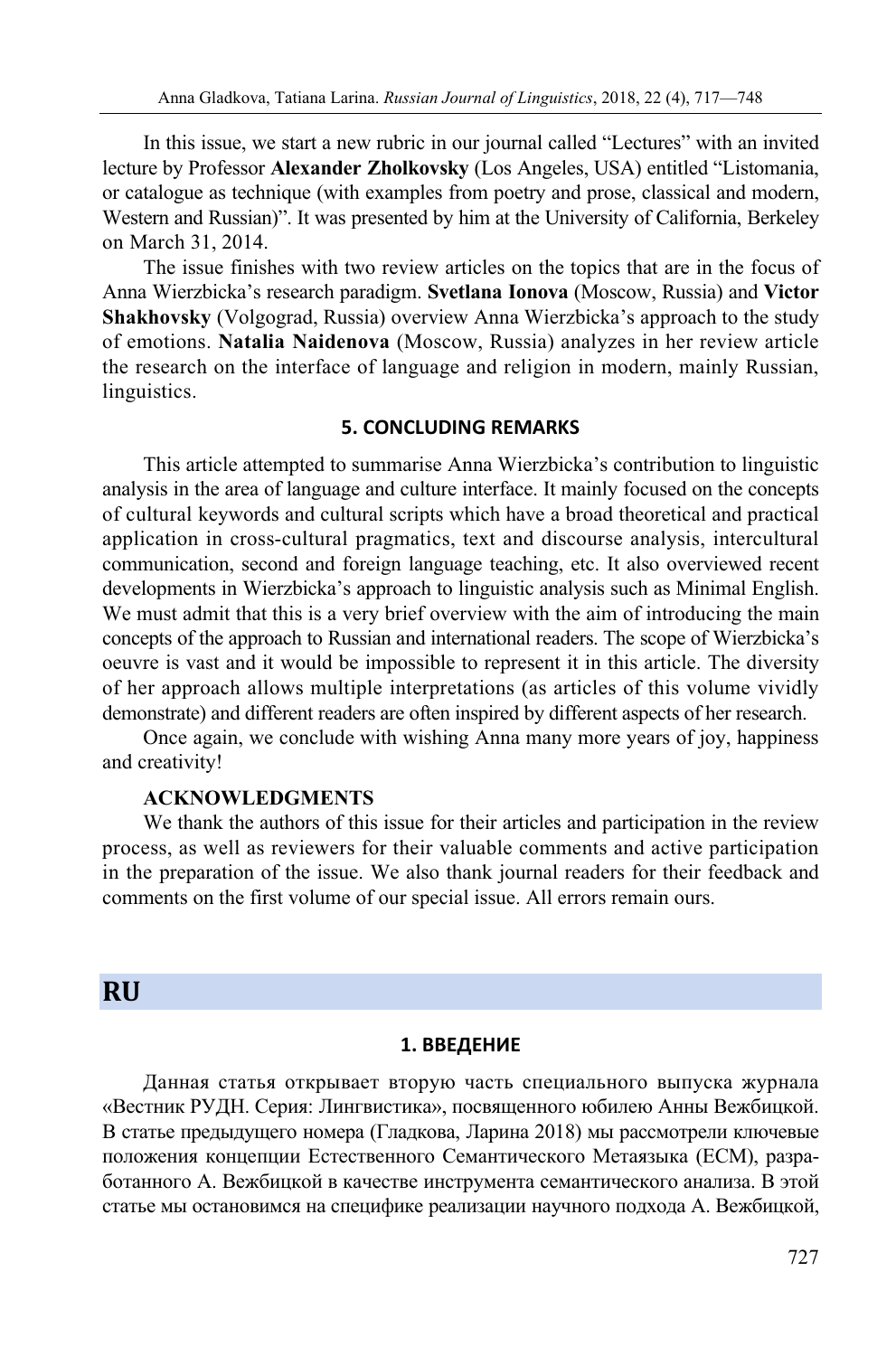направленного в первую очередь на анализ культурных аспектов смысла, а именно — на ключевых словах языка и культуры и культурных скриптах. Затем мы рассмотрим различные применения данного подхода в трудах А. Вежбицкой, ее коллег и последователей и кратко представим авторов данного выпуска и их исследования. Таким образом, в данном номере в основном будут рассмотрены вопросы культурной семантики и прагматики и взаимодействия языка, культуры и коммуникации.

# **2. КУЛЬТУРНЫЕ АСПЕКТЫ СМЫСЛА В ИССЛЕДОВАТЕЛЬСКОЙ ПАРАДИГМЕ АННЫ ВЕЖБИЦКОЙ**

# **2.1. Ключевые слова языка и культуры**

Поиск А. Вежбицкой лексических универсалий в языке шел рука об руку с выявлением и описанием культурно-специфичных элементов смысла. Эмпирические исследования, направленные на изучение влияния культуры на язык, привели к пониманию того, что культура проявляется в языке различными способами. «Культурные идеи» проникают в язык и кодируются в значениях лексем, морфем и грамматических конструкций, а также проявляются на уровне речевых практик. Иллюстрацией таких культурных значений являются ключевые слова языка и культуры (см. [Wierzbicka 1997a, Вежбицкая 1999b, 2001c, 2011b]). A. Вежбицкая определяет их как слова, которые особенно важны для данной культуры (Wierzbicka 1997a: 15—16), они живут в коллективном сознании общества, и их значения тесно переплетаются со значениями других языковых единиц, а также с культурными практиками. Эти слова обычно называют ценности, отношения, речевые акты, социальные категории и др.

A. Вежбицкая утверждает, что «нет конечного набора таких слов в языке, как нет и объективной процедуры их идентификации. Чтобы утверждать, что то или иное слово имеет особое значение для данной культуры, нужно предоставить доказательства» (Wierzbicka 1997: 16)4 . Согласно A. Вежбицкой, слово может считаться ключевым, если оно отвечает следующим критериям: (1) имеет относительно высокий уровень частотности в семантической области, к которой оно относится; (2) находится в центре фразеологического кластера и (3) может быть составной частью распространенных высказываний и выражений.

Обобщая процедуру определения ключевых слов, Вежбицкая (Wierzbicka 1997а: 16) подчеркивает: «Главный вопрос не в том, как "доказать", является ли конкретное слово одним из ключевых слов культуры или нет, а в том, что мы можем узнать значимое о культуре, проведя его глубинный анализ. Если данное слово не может сказать нам ничего интересного о культуре, наш выбор оказался неудачным». При этом нет строгих критериев относительно того, к какой части речи или лексической области должно относиться ключевое слово. Оно может быть представлено практически любой частью речи, если дает нам важную культурную информацию. Наблюдения показывают, что чаще всего такие слова относятся к области эмоций, ценностей, отношений, социальных категорий и др.

 $\overline{a}$ 

<sup>4</sup> Здесь и далее перевод наш. — *А.Г., Т.Л.*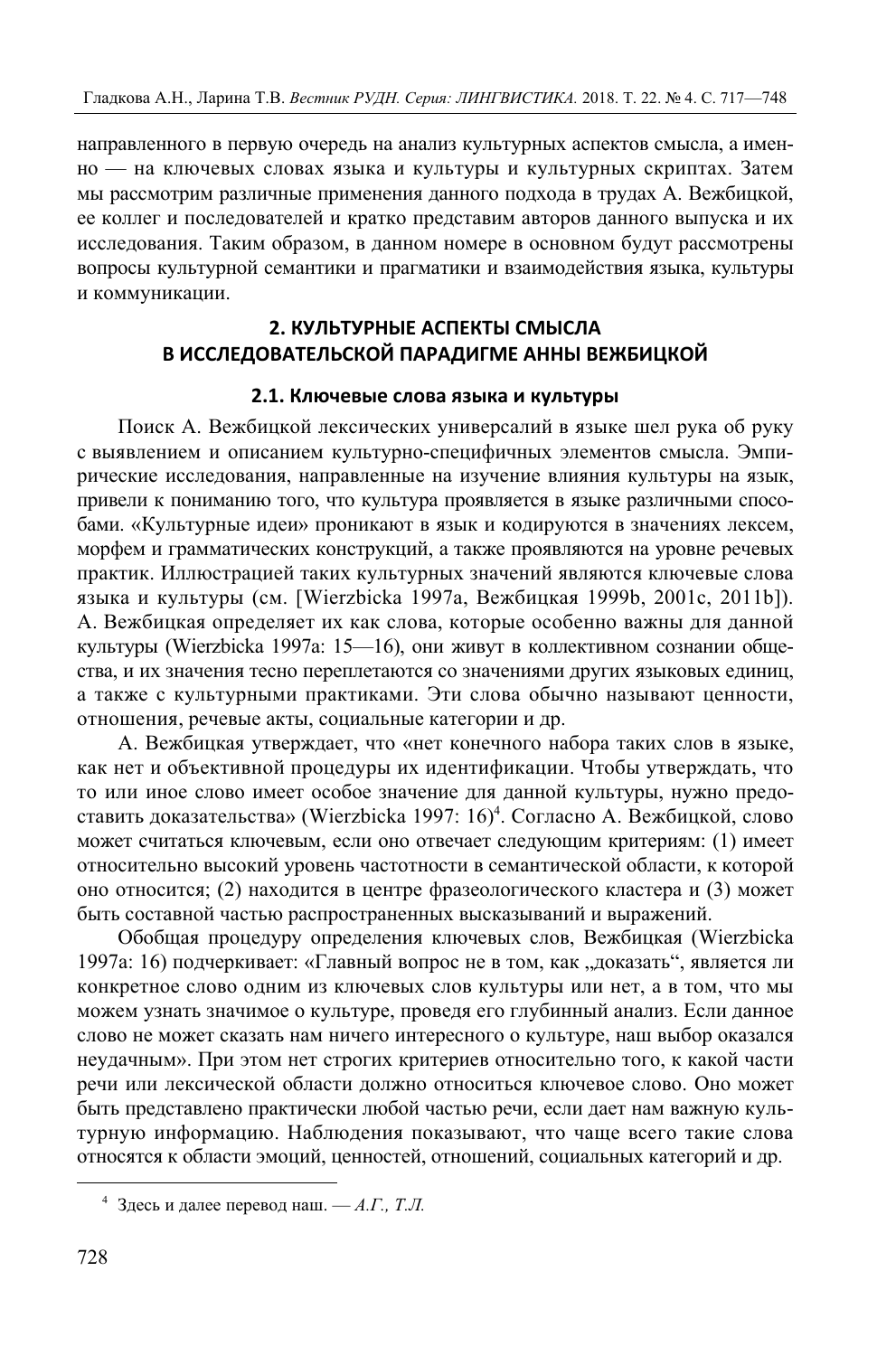В англосаксонской лингвокультуре A. Вежбицкая выделяет и описывает следующие ключевые слова: *privacy* 'прибл. личное пространство', *personal autonomy* 'личная автономия/личная независимость', *fairness* 'справедливость', *mind* 'разум', *reasonable* 'прибл. разумный', *sense* 'смысл', *evidence* 'доказательствo', *experience* 'опыт' и др. (Wierzbicka 2006a, b, 2010a). В австралийском английском она идентифицирует в качестве ключевых слова *bloody* 'проклятый', *bullshit* 'чушь/ ерунда', *whinge* 'хныкать'*, dob in* 'доносить на кого-либо' (Wierzbicka 1997, 2002b). Среди ключевых слов русского языка и культуры А. Вежбицкая называет слова *душа, судьба, тоска,* а также *искренность, правда, общение* и *авось* (Wierzbicka 1990, 2002a, 2010b. См. также [Шмелев 2002, Зализняк, Левонтина, Шмелев 2005, 2012, Гладкова 2010b] и др.); к ключевым словам польского языка — слова *przykro*  'неприятно', *rodzina* 'семья', *wolność* 'свобода' (Wierzbicka 1997a, 2001b)5 .

Важно отметить, что предложенные и используемые А. Вежбицкой принципы семантического анализа применимы также и к анализу ключевых слов культуры. Тщательное семантическое исследование показывает возможность толкования ключевого слова через простые универсальные понятия, представленные в разработанном Анной Вежбицкой и Клиффом Годдардом Естественном Семантическом Метаязыке (ЕСМ) (общий обзор ЕСМ см. Gladkova, Larina 2018, Goddard 2010a). ЕСМ — это мини-язык, лежащий в основе каждого языка. Универсальные свойства примитивов гарантируют их переводимость на любой язык. В результате, когда значения, специфичные для той или иной культуры, формулируются с использованием семантических примитивов, их могут понять представители любой культуры, говорящие на любом языке мира.

В качестве примера приведем предложенное A. Вежбицкой семантическое толкование русского ключевого слова *судьба* (Wierzbicka 2010b:13):

*судьба* (чья-то судьба)

- a. что-то
- b. люди могут сказать, что есть это что-то словом *судьба*
- c. люди могут сказать что-то этим словом о ком-то, когда они думают так:
- d. ''люди живут некоторое время
- e. когда кто-то живет, много вещей случается с этим кем-то за это время не потому, что этот кто-то этого хочет
- f. в то же время, если этот кто-то очень хочет, чтобы что-то произошло за это время, часто эти вещи не происходят
- g. этот кто-то не может знать о многих вещах, что эти вещи произойдут с этим кем-то за это время до того, как они произойдут
- h. некоторые из этих вещей могут быть хорошими
- i. многие из этих вещей могут быть плохими
- j. не так быть не может
- k. все эти вещи части одной вещи''
- l. многие люди думают об этом так:
- m. ''все эти вещи происходят с людьми так, потому что кто-то это хочет
- n. этот кто-то не как люди
- o. этот кто-то над людьми"

 $\overline{a}$ 

<sup>5</sup> Полный список публикаций по ЕСМ доступен на *NSM Homepage* и *NSM-APPROACH.NET*.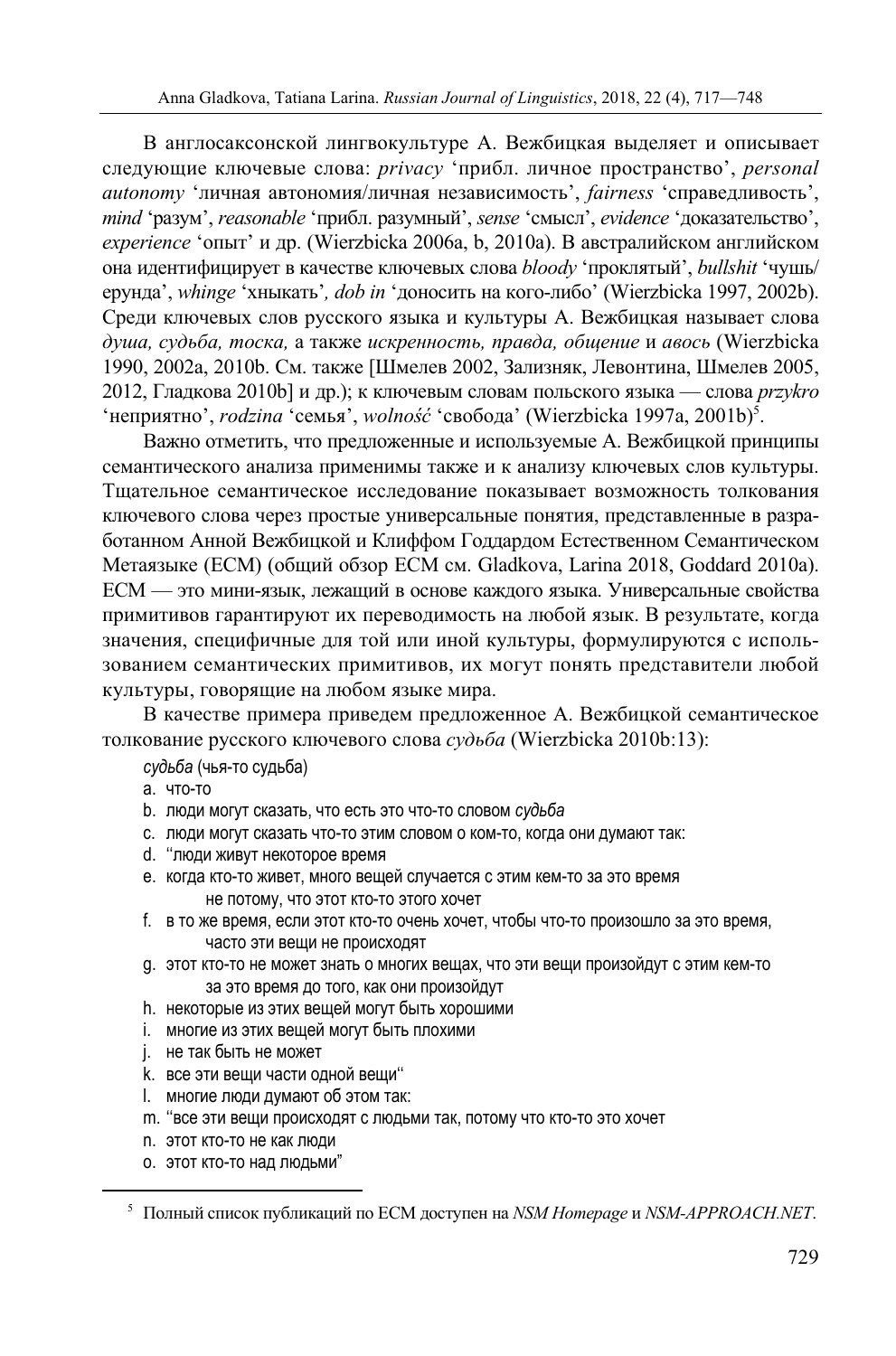Идеям А. Вежбицкой о ключевых словах языка и культуры уделяется большое внимание в литературе. Ее методология и подход были успешно применены исследователями разных языков и культур. К. Годдард и P. Крамер описывают *laid back* 'расслабленный' и *irreverent* 'непочтительный' как ключевые слова австралийского английского (Goddard, Cramer 2017). Х. Бромхед в исторической перспективе анализирует английские ключевые слова *truth* 'истинa' и *faith* 'верa' (Bromhead 2009). К. Трэвис предлагает считать *calor humano* 'человеческое тепло' культурным ключевым словом испанского языка (Travis 2006). К. Левисен называет *hygge* 'уют', *tryghed* 'безопасность' и *janteloven* 'закон Янте' ключевыми словами датского языка (Levisen 2012). Среди ключевых слов китайского языка Йе выделяет *shengren* 'чужой' и *shuren* 'старый знакомый' (Ye 2004), в корейском Юн называет слово *noin* 'уважаемые пожилые люди' (Yoon 2004). Во французском языке Б. Питерс предложил считать ключевыми словами *rarler* 'ворчать' (Peeters 2013), а также словосочетания *on s'arrangera* 'мы устроим' и *on s'arrangera* 'мы справимся' (Peeters 2014).

### **2.2. ТЕОРИЯ КУЛЬТУРНЫХ СКРИПТОВ**

Важной разработкой А. Вежбицкой в области прагматики (или этнопрагматики как ее отрасли) является теория культурных скриптов (Wierzbicka 2003/1991, Goddard, Wierzbicka 2004, Goddard 2006 и др.). Культурные скрипты представляют собой инновационный способ формулирования культурных норм, ценностей и практик в терминах, которые ясны, точны и доступны как для представителей данной культуры, так и представителей других культур (Goddard, Wierzbicka 2004: 153). Данный подход основан на Естественном Семантическом Метаязыке, на котором и формулируются закрепленные в языке и разделяемые носителями данного языка культурные нормы и правила, что согласуется с идеей о взаимосвязи языка и культуры и о том, что определенные дискурсивные практики отражают особенности культуры. Между доминирующими культурными скриптами и ключевыми словами данной культуры можно часто найти семантическую корреляцию (см., например, Wierzbicka 2002а, 2006b, Вежбицкая 2011 и др.).

При описании культурных скриптов языковыми фактами, подтверждающими их значимость для данной культуры, могут служить повседневные речевые высказывания, пословицы и поговорки, формулы обращения, а также такие элементы дискурса, как, например, частицы и междометия, другими словами все, что фиксирует специфику «коммуникативного стиля» и отражает типичные коммуникативные практики. Большую роль играют также данные, полученные от билингвов. А. Вежбицкая активно использует такие свидетельства, и ее собственные автобиографические нарративы дают нам множество интересных иллюстраций (Wierzbicka 1997b, 2007, Besemeres, Wierzbicka eds. 2007).

Использование культурных скриптов как метода формулирования культурных норм имеет ряд преимуществ. Во-первых, культурные скрипты позволяют описать культурные нормы изнутри, т.е. они отражают точку зрения представителей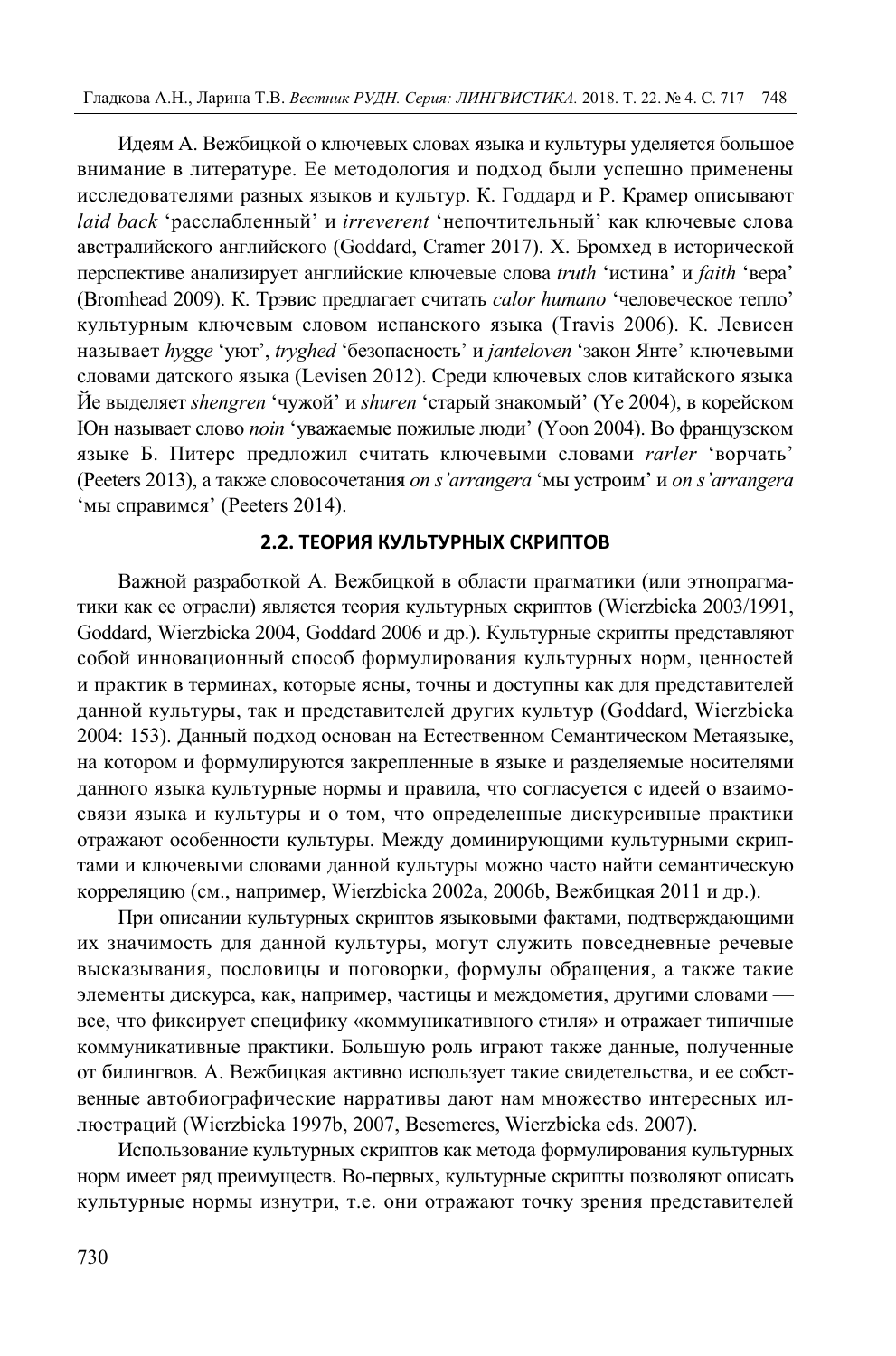данной культуры. Во-вторых, использование в скриптах простых и понятных понятий дает возможность носителям культуры верифицировать их подлинность. В-третьих, они свободны от этноцентристского уклона, который прослеживается во многих исследованиях.

Использование одного и того же набора семантических примитивов как в семантических толкованиях, так и культурных сценариях, позволяет показать явную связь между значением слова и представлениями и идеями культуры, с которыми оно связано. В то же время культурные скрипты отличаются от семантических толкований: семантические толкования описывают смысл конкретного концепта, культурные сценарии описывают связанные с ним культурные нормы в более широком плане. Эти нормы касаются того, как представители данной культуры мыслят, говорят и ведут себя. Культурные сценарии, как уже отмечалось, подтверждаются фактами языка и речи, в том числе ключевыми словами, пословицами, поговорками, формулами обращения, фразеологизмами (Goddard 2006), но они формулируют идеи, которые шире, чем смысл одного слова или понятия.

Мы проиллюстрируем концепцию культурных скриптов на примере нескольких скриптов англо-саксонской культуры, предложенных А. Вежбицкой. Она связывает такие коммуникативные особенности данной культуры, как избегание императивов и фраз типа *you must*, частое использование для выражения побуждения так называемых wh-императивов<sup>6</sup>, а также правила употребления *thank you* с культурной ценностью личной автономии (Wierzbicka 2006a). А. Вежбицкая утверждает, что идея о том, что «нехорошо оказывать давление на других и заставлять их что-то делать» — это культурная идея, разделяемая представителями англосаксонской культуры, которая реализуется в языке и коммуникации. Она формулирует данное культурное правило следующим образом:

[люди думают так:] никто не может сказать другому человеку: «я хочу, чтобы ты сделал это ты должен сделать это из-за этого»

 $\overline{a}$ 

[люди думают так:] никто не может сказать другому человеку: «я не хочу, чтобы ты это делал ты не можешь этого сделать из-за этого» (Wierzbicka 2006a: 52)

Объясняя данные культурные сценарии, A. Вежбицкая отмечает, что в них «не говорится, что люди могут делать все, что хотят, или что не существует никаких установленных правил, которые запрещают людям делать то, что они хотят делать, скорее, они говорят о том, что желание другого человека не может помешать мне сделать то, что я хочу сделать, или заставить меня делать то, чего я делать не хочу» (Wierzbicka 2006a: 52).

<sup>6</sup> *Wh-импертив* — это команда, просьба или иное побуждение, которое выражено в форме вопроса (например, *Would you mind washing it out?*, *Could you just turn it down a bit?*)*.* Данный термин состоит из начальных букв английских вопросительных слов (*wh*) и слова *императив.*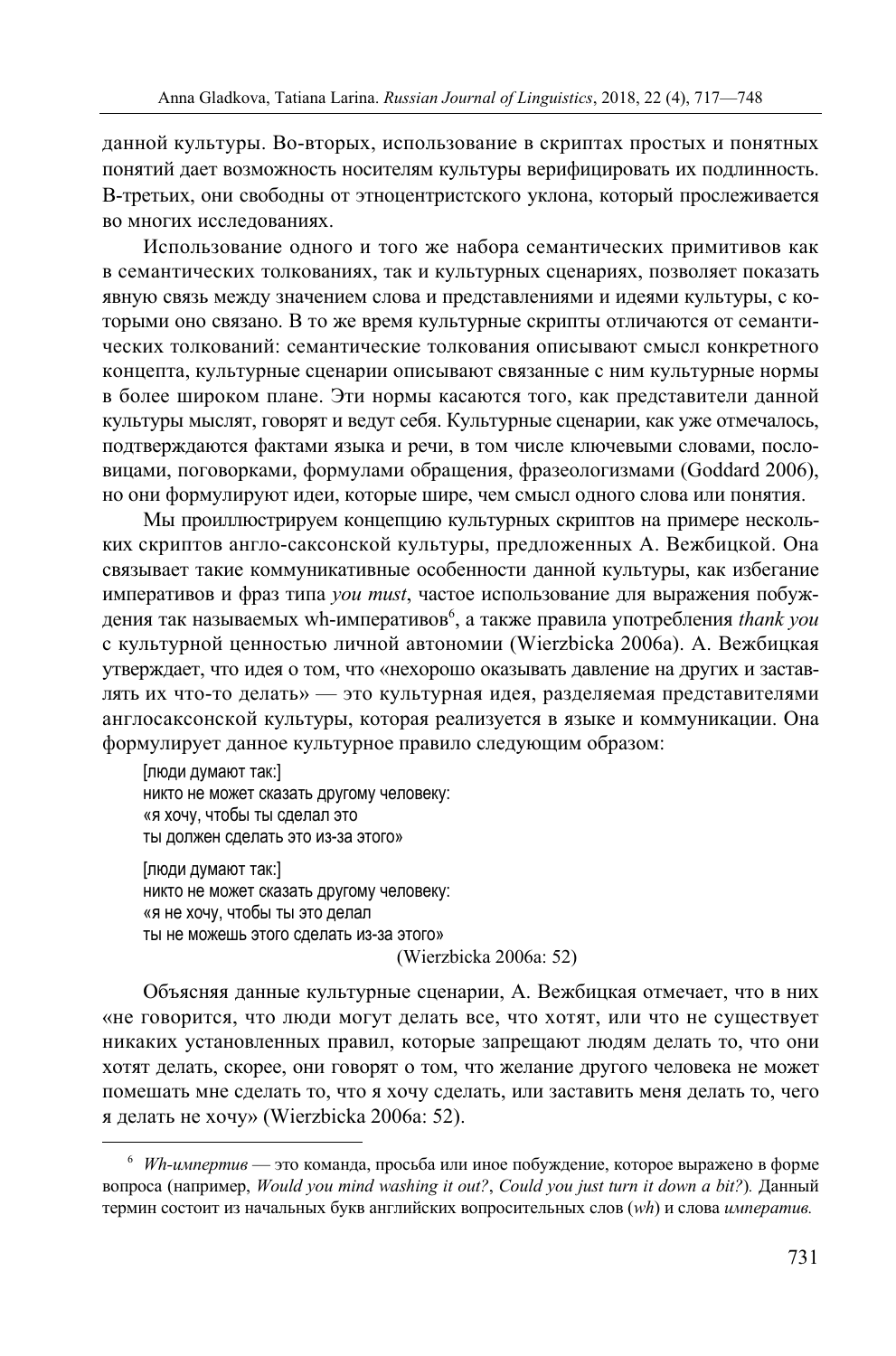K. Годдард и A. Вежбицкая (2004: 156) формулируют еще одно похожее культурное правило англо-саксонской культуры, оберегающее ценность личной автономии:

[люди думают так:] когда человек что-то делает хорошо, если этот человек может думать об этом так: «я делаю это, потому что я хочу это делать не потому, что кто-то хочет, чтобы я это делал»

(Goddard, Wierzbicka 2004: 156)

Этот сценарий, формулирующий англосаксонскую культурную норму, тесно связан с английскими культурными ключевыми словами *freedom* 'свободa' и *free* 'свободный' (см. также [Ларина, Озюменко 2017]).

А. Вежбицкая далее показывает, что ценность личной автономии в английской культуре проявляется в недопустимости оказывать чрезмерное давление на других людей, что ярко отражено в английском языке (Wierzbicka 2006a, b). Среди многочисленных языковых фактов она называет выражения *to put pressure* 'оказывать давление' и *to act under pressure* 'действовать под давлением', которые не встречались в языке Шекспира, что, по мнению А. Вежбицкой, свидетельствует о том, как важно не оказывать давления на другого в современной английской культуре. Выражение *to put pressure* 'оказывать давление' и его негативная культурная коннотация подчеркивают мысль о том, что существует культурный запрет на навязывание своей воли другим людям и невозможность того, что человек будет совершать действие согласно воле других людей. Соответствующий культурный скрипт формулируется A. Вежбицкой следующим образом:

[люди думают так:] когда я что-то делаю, хорошо, если я это делаю, потому что я хочу это делать, не потому, что кто-то хочет, чтобы я это делал

(Wierzbicka 2006a: 52)

Важно отметить, что скрипты, предложенные А. Вежбицкой, могут применяться не во всех вариантах английского языка. Из-за различных культурных норм такие культурные сценарии могут быть разными. В этой связи Дж. Вонг (Wong 2004) утверждает, что, хотя английский язык широко распространен в Сингапуре, коммуникативные стратегии сингапурского английского не полностью совпадают с англосаксонским английским (Anglo English), куда входят основные варианты английского языка. В частности, Дж. Вонг показывает, что сингапурский английский не имеет культурных сценариев личной автономии в виде приведенных выше скриптов. Он формулирует соответствующий культурный скрипт для сингапурского варианта английского языка следующим образом:

[люди думают так:] когда я говорю кому-то о чем-то «я хочу, чтобы ты это сделал», я могу думать об этом так: если этот человек может это сделать, этот человек сделает это

[люди думают так:] когда кто-то говорит мне о чем-то «я хочу, чтобы ты это сделал», если я могу это сделать, это хорошо, если я это сделаю

(Wong 2004: 239)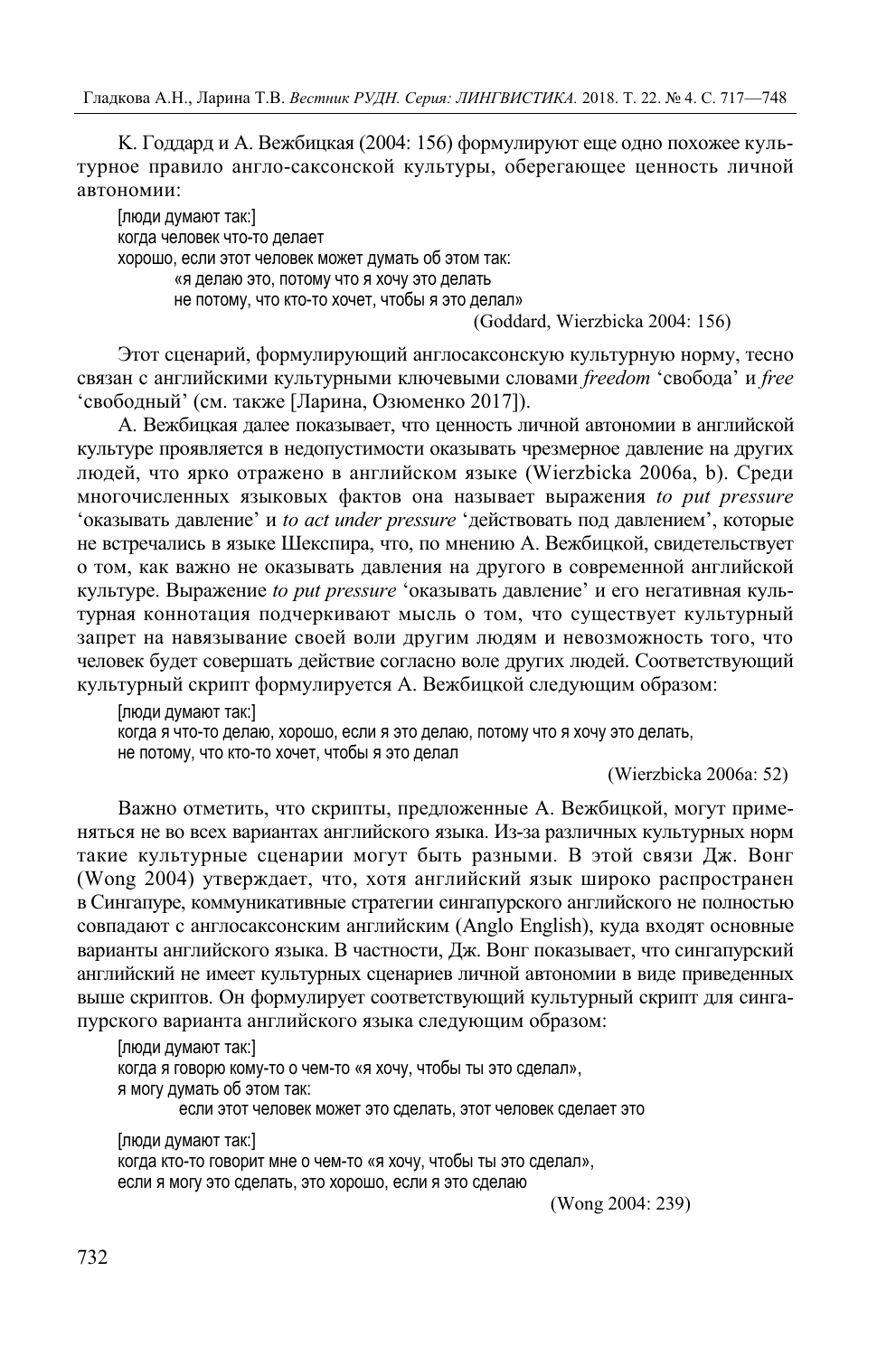Культурные скрипты, сформулированные A. Вежбицкой (Wierzbicka 2006a) и Дж. Вонгом (Wong 2004), относятся к культурным правилам выражения просьбы и шире — побуждения в двух разных культурах. Использование одного и того же набора простых и универсальных слов делает культурные различия между этими правилами прозрачными и наглядными.

Через культурные скрипты A. Вежбицкая описала многие речевые акты, речевые жанры и коммуникативные практики в разных языках и культурах (см. Wierzbicka 2003/1991, 2002а, Вежбицкая 1996, 1999b, 2011 и др.). Она также продемонстрировала, что культурные скрипты могут применяться и для описания эмоций, их функций в коммуникации и их культурной специфики (см. [Альба-Хуэс, Ларина 2018, Ионова, Шаховский (этот выпуск), Вежбицкая 1999b, 2001c, Wierzbicka 1999а, 2018d] и др.).

Идея культурных скриптов А. Вежбицкой стала частью важного раздела прагматики — этнопрагматики. Ее простые формулировки того, что оценивается хорошо, а что плохо в той или иной культуре, имеют большой объяснительный потенциал и предотвращают негативные суждения и стереотипы. Например, ее идеи, касающиеся русского языка и культуры (Wierzbicka 2002а), где

хорошо, если человек хочет сказать другим людям, что этот человек думает (чувствует) плохо, если человек говорит другим людям, что этот человек думает (чувствует) что-то, если это не так

хорошо, если человек хочет, чтобы другие люди знали, что этот человек думает (чувствует)

помогают понять семантику русского слова *искренность*, которая значительно отличается от английского переводного эквивалента *sincerity* (см. [Gladkova 2017]), и объясняют многие особенности русского стиля коммуникации (чрезмерная, с точки зрения представителей многих западных культур открытость и недостаточная тактичность, прямолинейность и нелюбовь к формальному общению, часто свободное и неконтролируемое проявление эмоций и т.д.) (подробно см. [Ларина 2009, 2013]).

Теория культурных скриптов была успешно применена коллегами А. Вежбицкой к различным языкам, среди которых австралийский английский и другие варианты английского языка (Goddard 2012, 2015, 2016), сингапурский английский (Wong, 2004, 2014), африканские языки (Ameka 2006), китайский язык (Ye 2004), корейский (Yoon 2004), русский (Гладкова 2010b, Gladkova 2010c, 2013a, b, 2017), японский (Asano-Cavanagh 2016, Hasada 2006), датский (Levisen 2012, 2013), французский (Peeters 2013, 2014), итальянский (Farese 2018) и др.

Подход А. Вежбицкой к рассмотрению языка через призму культуры получил отклик в исследованиях многих российских ученых. Прежде всего это возглавляемая Ю.Д. Апресяном Московская семантическая школа, с которой A. Вежбицкую связывает долгое и плодотворное сотрудничество (например, [Апресян 1995, 2006, 2014; V. Apresjan 2018]). Многочисленные исследования московской группы культурной семантики, нацеленные на реконструкцию концептуализации мира в русской лингвокультуре, на выявление культурной семантики языковых единиц и экспликацию культурных кодов, проводились параллельно с исследованиями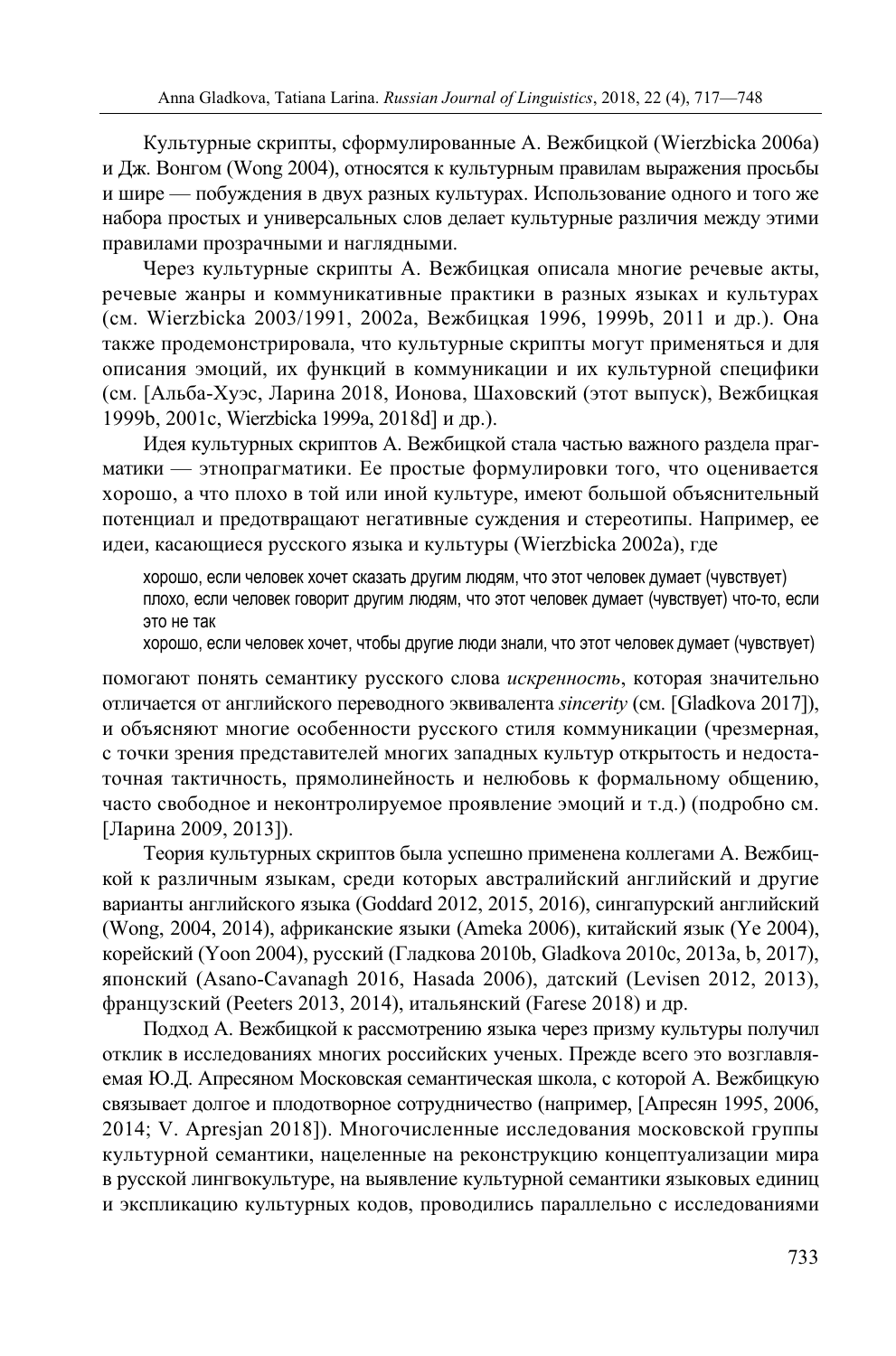A. Вежбицкой и продемонстрировали много общего во взглядах на язык, культуру и их взаимодействие (Зализняк 2013, Зализняк, Левонтина, Шмелев 2005, 2012, Зализняк, Падучева 2018, Шмелев 2002, 2018 и др.). Работы А. Вежбицкой дали мощный импульс исследованиям многих российских ученых в области лингвокультурологии (Богданова 2015, 2017; Добричев, Козлова, Пшенкина 2013; Зыкова 2017, Иванова 2003, 2004, 2016, Иванова, Чанышева 2010; Карасик 2002, 2009, 2015, 2016; Ковшова 2013, Красных 2002, Ларина, Озюменко 2016, Larina et al. 2017 a,b, и др.), антропологической лингвистики (Карасик 2010), эмотиологии (Шаховский 2008, 2010, 2015, 2018; Волкова, Панченко 2018), коммуникативной этностилистики (Ларина 2007, 2009, Larina 2015), этнограмматики (Козлова 2009), межкультурной коммуникации (Ларина 2013, 2017; Леонтович 2005, 2007; Привалова 2005, Тер-Минасова 2000, Klyukanov, Leontovich 2017) и других исследовательских направлений, изучающих человека как представителя определенной лингвокультуры в его речевой деятельности.

Теория ключевых слов языка и культуры и культурных скриптов А. Вежбицкой обладает также огромным потенциалом использования в преподавании и изучении иностранных языков. Предложенные подходы к изучению языка через призму культуры дают возможность найти ответ, почему в разных культурах люди говорят по-разному. Они помогают просто и ясно объяснить прагматические правила использования языка в той или иной культуре и приспособиться к другому стилю общения. Теория А. Вежбицкой позволяет увидеть, что язык — это неотъемлемая часть культуры, которая глубоко укоренена в его структуре и формирует коммуникативные этностили, отражающие мировоззрение, ценности, отношения и идентичность говорящих на этом языке людей. Внедрение методологии A. Вежбицкой в преподавание языка способствует развитию межкультурной коммуникативной компетенции учащихся. Посредством ключевых слов и культурных скриптов они учатся понимать многие особенности изучаемого языка и культуры, видеть их системную взаимосвязь и логику. В результате они приобретают культурную восприимчивость, способность к анализу и критическому мышлению, обеспечивающим эффективность и успешность межкультурного диалога (см., например, [Goddard 2010b, Goddard and Wierzbicka 2007, Kurteš et al. 2017, Ozyumenko, Larina 2018, Wong 2018]).

# **3. ДАЛЬНЕЙШЕЕ РАЗВИТИЕ И ПРИМЕНЕНИЕ ЕСМ: МИНИМАЛЬНЫЙ ЯЗЫК**

В книге *Imprisoned in English: The Hazards Of English As A Default Language*  (Wierzbicka 2014) А. Вежбицкая представила свою идею о минимальном английском (Minimal English), который, по ее мнению, может стать «общим вспомогательным языком-посредником для говорящих на разных языках», и затем она выдвинула идею о возможности описания любого языка в виде «минимального языка» (Wierzbicka 2018). Эта идея получила дальнейшее развитие в книге (Goddard, Wierzbicka 2018). Язык-посредник основан на результатах лингвистических исследований, которые были использованы в разработке ЕСМ. Однако универсальные понятия, применяемые в ЕСМ, используются в нем наряду с более сложным словарем. Выбор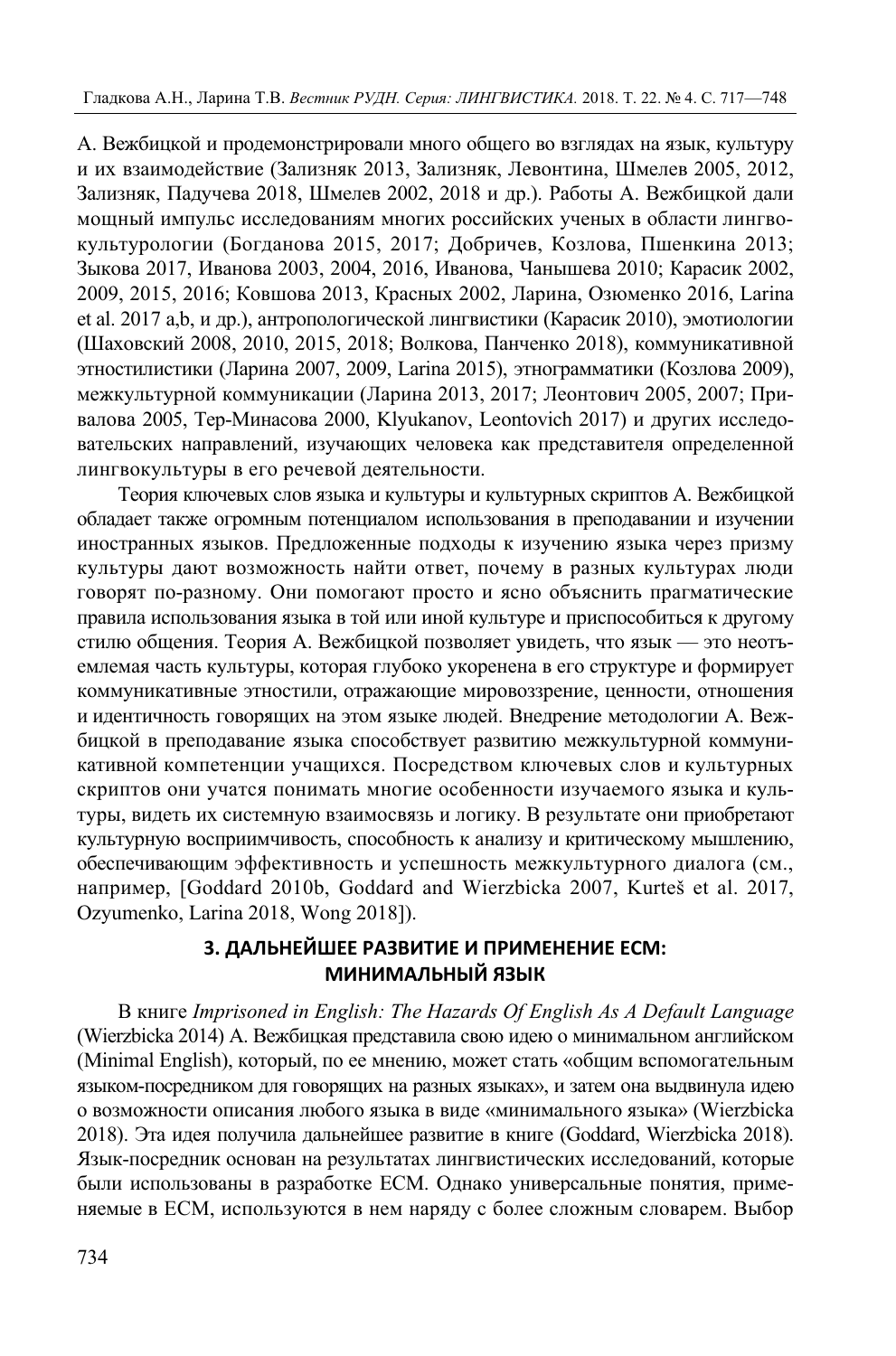понятий не является случайным, он опирается на результаты лингвистических исследований и включает в себя так называемые семантические молекулы (Goddard 2016). Можно надеяться, что, как и в случае с ЕСМ, версии этого метаязыка могут быть разработаны и для других языков (например, минимальный русский, минимальный испанский, минимальный французский и т. д.).

В книге под редакцией К. Годдарда, посвященной минимальному английскому (Goddard ed. 2018), содержатся примеры применения минимального английского в различных областях. A. Вежбицкая, являющаяся активным разработчиком идеи минимального английского, приводит в этой книге примеры его использования в преподавании естествознания детям, а также в формулировании принципов Устава глобальной этики (Wierzbicka 2018a, b).

А. Вежбицкая демонстрирует эффективность минимального языка и в своей новой книге *W co wierzą chrześcijanie? Opowieści o Bogu i o ludziach (Во что верят христиане: история Бога и людей)*, вышедшей на польском языке в 2017 г. в Кракове. Расширенная версия этой книги на английском языке *What Christians Believe: The Story of God and People* будет опубликована издательством Oxford University Press в 2019 году (Wiezbicka in press). Книга пересказывает и переосмысливает основы христианской веры в простых словах и предложениях, которые могут быть понятны каждому человеку и которые могут быть перекрестно переведены на любой язык. Книга представляет собой семантический и теологический эксперимент, и в то же время это эксперимент по межкультурной коммуникации на минимальном языке. Минимальный польский и минимальный английский в ней совпадают в каждом слове и в каждой фразе.

Минимальный английский набирает силу, и уже есть несколько исследований, проведенных коллегами A. Вежбицкой, которые свидетельствуют о его успешном использовании в таких областях, как нарративная медицина (Peeters, Marini 2018), проблемы недееспособности и психического здоровья (Jordan 2017), дипломатия (Maley 2018; Farrelly, Wesley 2018), правозащитный дискурс (Mooney 2018) и др.

# **4. СТАТЬИ ЭТОГО ВЫПУСКА**

Открывает выпуск давний друг Анны Вежбицкой польский лингвист **Ежи Бартминьский** (Люблин, Польша), хорошо известный российскому читателю по книге «Языковой образ мира: очерки по этнолингвистике» (Бартминьский 2005). С представляемым им сообществом лингвистов, сосредоточенных вокруг публикуемого в Люблине журнала "Etnolingwistyka" (Этнолингвистика), и Университетом им. Марии Склодовской-Кюри Анну Вежбицкую связывают давнее сотрудничество и научные подходы. В своей статье Ежи Бартминьски показывает близость научных концепций Вежбицкой и люблинских этнолингвистов, их противостояние таксономическим подходам к изучению смысла и принятие принципа субъективной реконструкции, вытекающего из философии языка Вильгельма Гумбольдта. Обе научные школы исходят из того, что изучать смысл слов необходимо в контексте общественной жизни, истории и национальной культуры. В статье автор фокусирует свое внимание на концепции когнитивных дефиниций, рассматривает ее генезис, принципы построения и наиболее важные идеи. Хотя сама концепция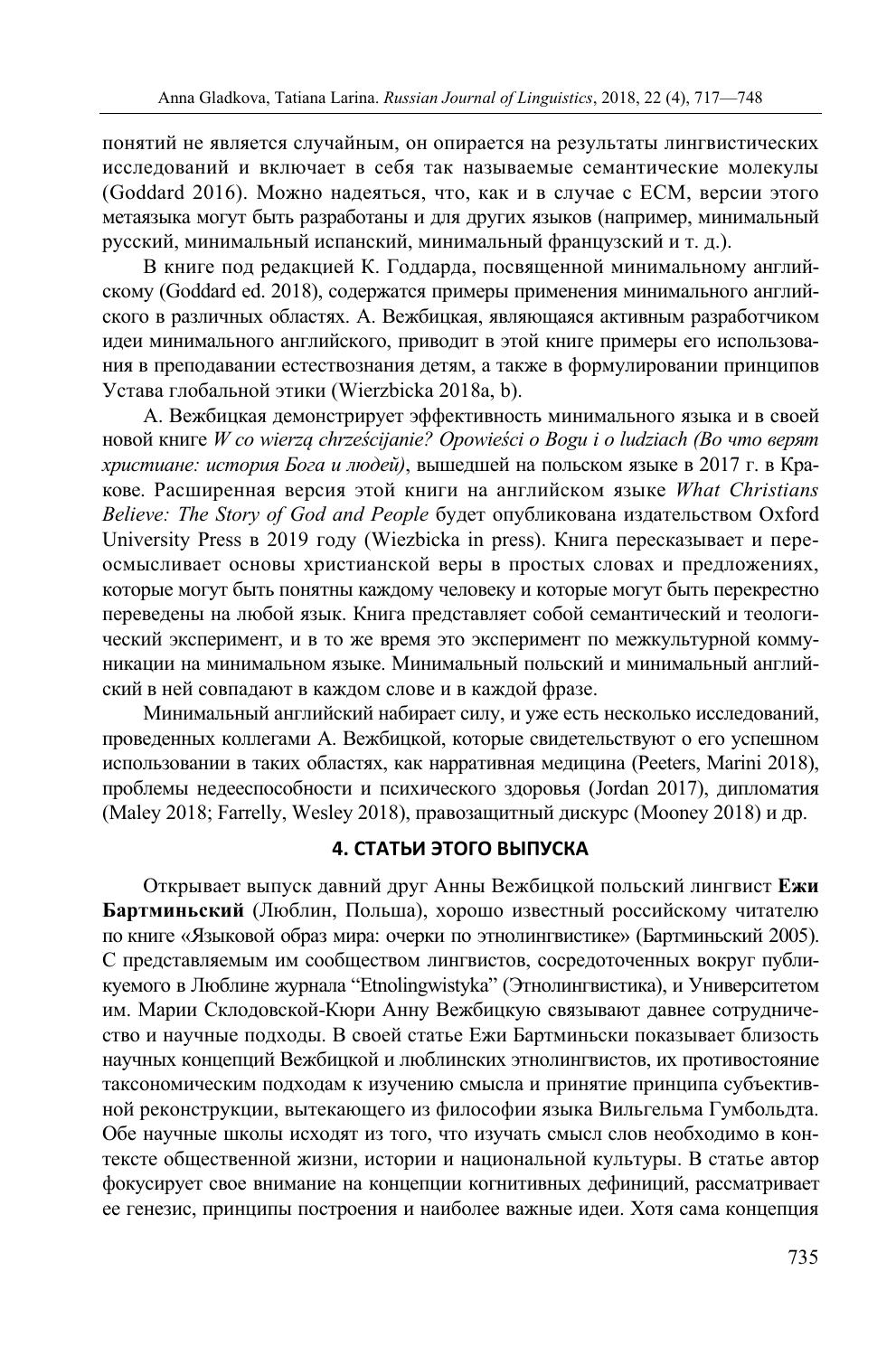была создана как продолжение исследований языка фольклора независимо от работ А. Вежбицкой и ее метода Естественного Семантического Метаязыка (ЕСМ), автор прослеживает между ними четкие параллели, обращая также внимание на некоторые различия. На примере концепта HOME/HOUSE в статье рассматриваются новые перспективы применения когнитивных дефиниций в сопоставительных исследованиях.

**Анна A. Зализняк** (Москва, Россия) представляет в своей статье концепцию Каталог семантических переходов (КСП) и излагает ее актуальное состояние. Основными категориями данной концепции, как отмечает автор, являются семантический переход, понимаемый как отношение когнитивной смежности между двумя языковыми значениями, и понятие реализации семантического перехода. Автор подчеркивает, что область типологии семантических переходов находится на пересечении областей семантической, лексической и грамматической типологий, но ни с одной из них не совпадает и убедительно доказывает, что данная концепция является инструментом выявления и описания в формате базы данных семантических переходов, воспроизводимых в языках мира в форме синхронной полисемии и/или диахронической семантической эволюции. В статье намечаются перспективы исследования и сферы применения его результатов. Отмечается, в частности, что языковой материал, содержащийся в Базе данных семантических переходов, может быть использован для формирования семантического критерия реконструкции, для выявления когнитивных механизмов языковой концептуализации, для описания типологических и ареальных особенностей семантической системы одного языка или группы языков.

В центре внимания статьи французского исследователя **Алена Польгера** (Нанси, Франция) находится понятие *кополисемии,* которое тесно связано с регулярной полисемией. Отмечая, что в разных научных контекстах полисемия определяется по-разному, автор рассматривает полисемию как свойство вокабулы (заглавного слова словарной статьи) объединять несколько значений слова, в то время как моносемия рассматривается как противоположное этому свойство. В статье обоснована необходимость изучения данного явления и представлены последние результаты исследования кополисемии во французском языке, позволившего системно выявить модели кополисемии, на которых, по мнению автора, основана регулярная полисемия, и формально описать полисемические структуры нескольких тысяч французских вокабул. Эта работа является частью широкомасштабного лексикографического проекта по созданию Французской Лексической Сети (fr-LN). В статье подчеркивается, что, хотя данное исследование проводится на материале французской лексики, предложенный подход моделирования полисемии может быть применен и к другим естественным языкам.

**С.В. Иванова** (Санкт-Петербург, Россия) и **З.З. Чанышева** (Уфа, Россия) рассматривают сквозь призму научных взглядов А. Вежбицкой особенности проявления культурной семантики лексических единиц в политическом дискурсе. На примере лексических единиц английского языка *whistleblower, kangaroo ticket, log cabin president, Camelot presidency, redneck* и др. авторы показывают, как, наряду с лексическим значением, зафиксированным в словаре, лексемы способны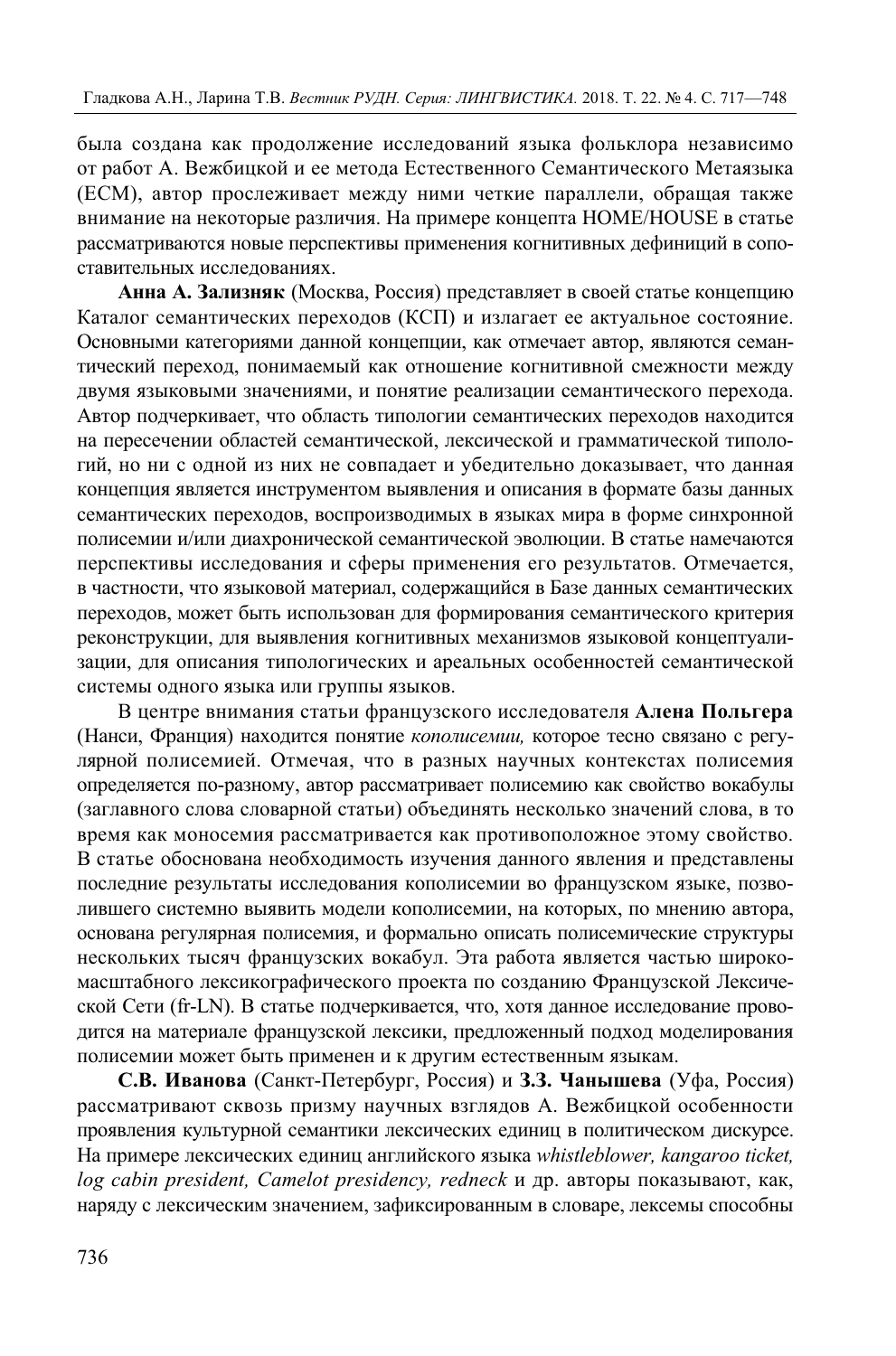порождать различные культурные смыслы, манифестация которых наблюдается в дискурсе. Исходным положением, определяющим подход к анализу лексических единиц, является понимание лексической единицы как знака культуры. Смысловой анализ производится с опорой на разные уровни организации культуры как единого целого с учетом динамики культурного универсума (Иванова 2016). Такой подход дает возможность выявить те смысловые наслоения в содержании рассматриваемых лексических единиц, которые отражают закрепление новых ценностей в обществе. Данная процедура интерпретации смыслов позволяет выйти на основополагающие культурные практики, которые характеризуют лингвокультурное сообщество, и на ядро культуры, с одной стороны, а с другой — вскрыть ту динамику, которой оно подвержено, что представляет несомненный интерес для лингвистов, работающих в области культурной и интерпретативной семантики, лингвокультурологии и дискурс-анализа.

**Л.И. Богданова** (Москва, Россия) продолжает развивать тему выявления оценочных смыслов (см. [Богданова 2017]), но в этот раз на материале грамматики. В ее статье этого выпуска показано, как идея семантической основы грамматики, выдвинутая и разработанная А. Вежбицкой, находит продолжение, связанное с изучением роли и места оценочных смыслов в продуктивной грамматике русского языка. Автор ставит перед собой цель выявить оценочные смыслы, важные для грамматики, и показать, каким образом субъективный компонент значения глагола влияет на способ выражения его актантных позиций. В статье показана установленная в ходе исследования взаимосвязь интеллектуальных и эмоциональных оценочных характеристик глагола, которые имеют выход в грамматику. Отмечается, что оценка (как положительная, так и отрицательная), содержащаяся в глагольной семантике, влияет на синтагматическое поведение глагола избирательно, что требует дополнительных усилий в установлении тех семантических зон, где роль оценочного компонента в грамматическом оформлении актантных позиций оказывается наиболее значимой. Автор ставит вопрос о возможности выявления вектора оценочной ориентации в русской грамматике и намечает дальнейшие перспективы изучения глагольной семантики, позволяющие определить новый ракурс для раскрытия национально-специфического мировидения, что могло бы способствовать развитию сравнительной аксиологии.

Тема этнокультурного потенциала грамматики развивается и в статье **Л.А. Козловой** (Барнаул, Россия), автора уникальной монографии «Этнокультурный потенциал грамматического строя языка и его реализация в грамматике говорящего» (Козлова 2009**).** Ее статья относится к области этнограмматики, занимающейся реконструкцией специфики культуры на основе анализа грамматических явлений и выявлением способов кодирования культурно-специфического семантического содержания в грамматике языка. Как справедливо отмечает автор, основателем данного направления по праву является А. Вежбицкая, которая впервые высказала мысль о том, что не только лексикон, но и грамматика языка принимает активное участие в репрезентации концептов, имеющих особую значимость для определенного лингвокультурного сообщества. В данной статье на материале английского языка в этнокультурном ракурсе проанализированы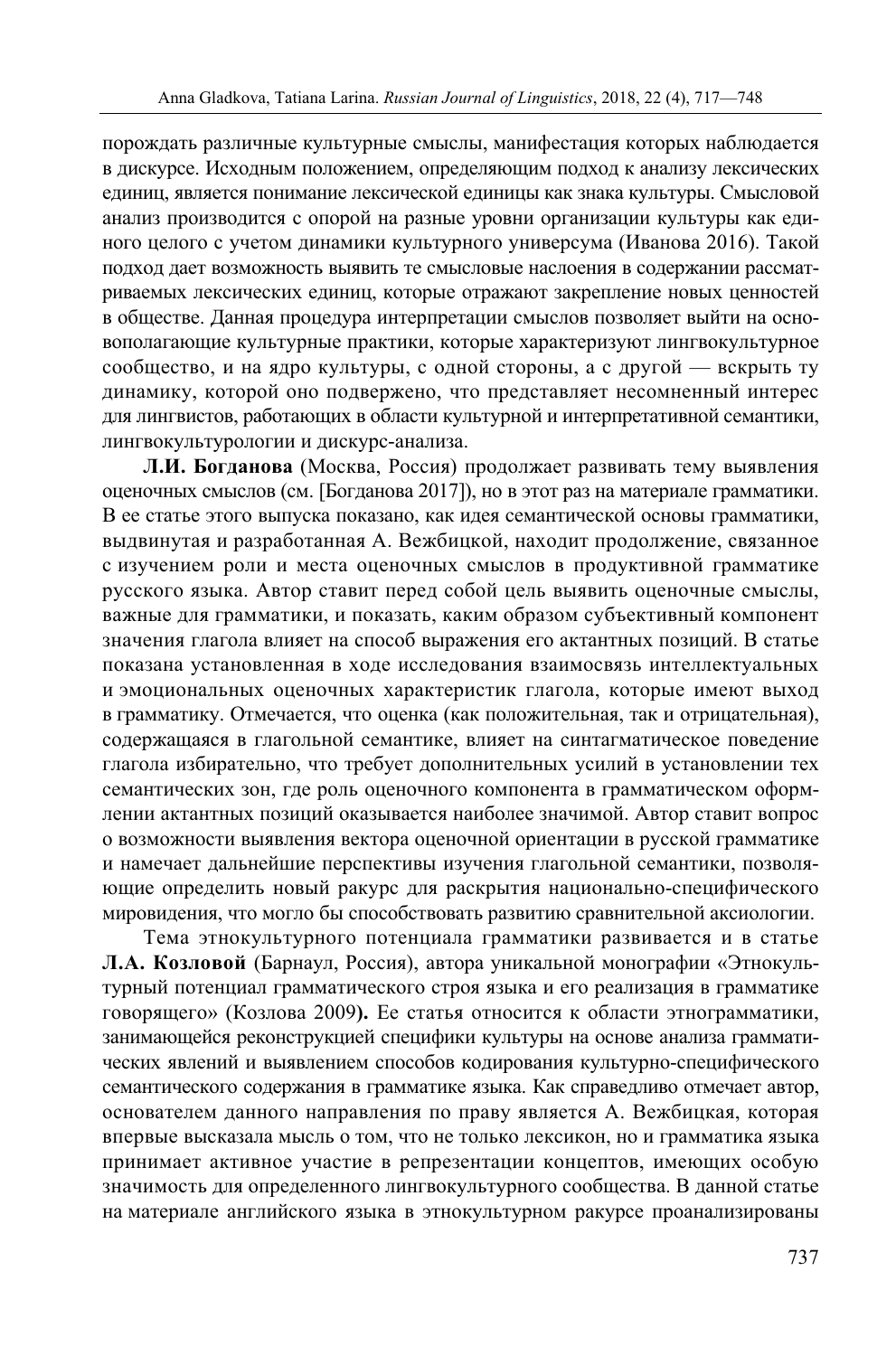средства выражения залоговых значений с целью выявление факторов этнокультурного характера, которые влияют на их выбор в различных видах дискурса. В статье показана эволюция взглядов на категорию залога в контексте меняющихся парадигм научного знания, изложена сущность залоговых отношений с позиции функционального и когнитивного-дискурсивного подходов и сделана попытка выявить факторы этнокультурного характера, которые влияют на выбор категориальных и некатегориальных залоговых форм в разных видах дискурса.

**В.И. Карасик (Москва, Россия)**, хорошо известный российскому лингвистическому сообществу своими интереснейшими исследованиями в области взаимодействия языка и культуры (Карасик 2002, 2009, 2010, 2016 и др.), посвятил свою статью алгоритмам построения комических текстов. Как справедливо отмечает автор, поскольку желание пошутить универсально, юмористическая интенция в меньшей мере характеризуется лингвокультурной спецификой и зависит от индивидуальных особенностей личности, в то время как понимание шутки вплетено в общий контекст культуры. Цель данной статьи — рассмотреть семиотические характеристики интерпретации комических текстов и обсудить семантические, прагматические и синтактические признаки таких вербальных образований. На материале русского языка (анекдотов, шутливых афоризмов, демотиваторов) в статье рассматриваются модели смехового поведения, описываются семантические и прагматические механизмы образования комического текста, выделяются две модели алгоритмов создания и понимания комических текстов: совмещение линий реальности и совмещение линий сообщения о реальности, которые представляют собой диктальное и модусное осмысление факта. Все теоретические положения сопровождаются богатым иллюстративным материалом, который непременно вызовет улыбку читателя.

**В.В. Дементьев** (Саратов, Россия), активно развивающий в своих трудах теорию непрямой коммуникации (Дементьев 2006), посвятил свою статью национальному своеобразию русской непрямой коммуникации, которое он описывает, применяя модель А. Вежбицкой, видоизмененную для целей его исследования. Автор основывает свое исследование на оппозиции персональности~имперсональности, которая, по его мнению, представляет собой языковую и речевую категорию, охватывающую большинство уровней и сфер русского языка и речи. В статье обсуждается ряд актуальных процессов современной русской речи, обусловливающих обращение к планируемой непрямой коммуникации и изменения в способах такого обращения.

В рубрике «Научные доклады», которую мы открываем в данном выпуске, представлен доклад профессора **А. Жолковского** (Лос-Анджелес, США) «Спискомания, или Каталоги как прием (с примерами из поэзии и прозы, классической и современной, западной и русской)», прочитанный им в Калифорнийском университете в Беркли 31 марта 2014.

Завершают выпуск две обзорные статьи, посвященные темам, находящимся в центре внимания А. Вежбицкой. Статья **С.В. Ионовой** (Москва, Россия) и **В.И. Шаховского** (Волгоград, Россия) представляет обзор актуальных аспектов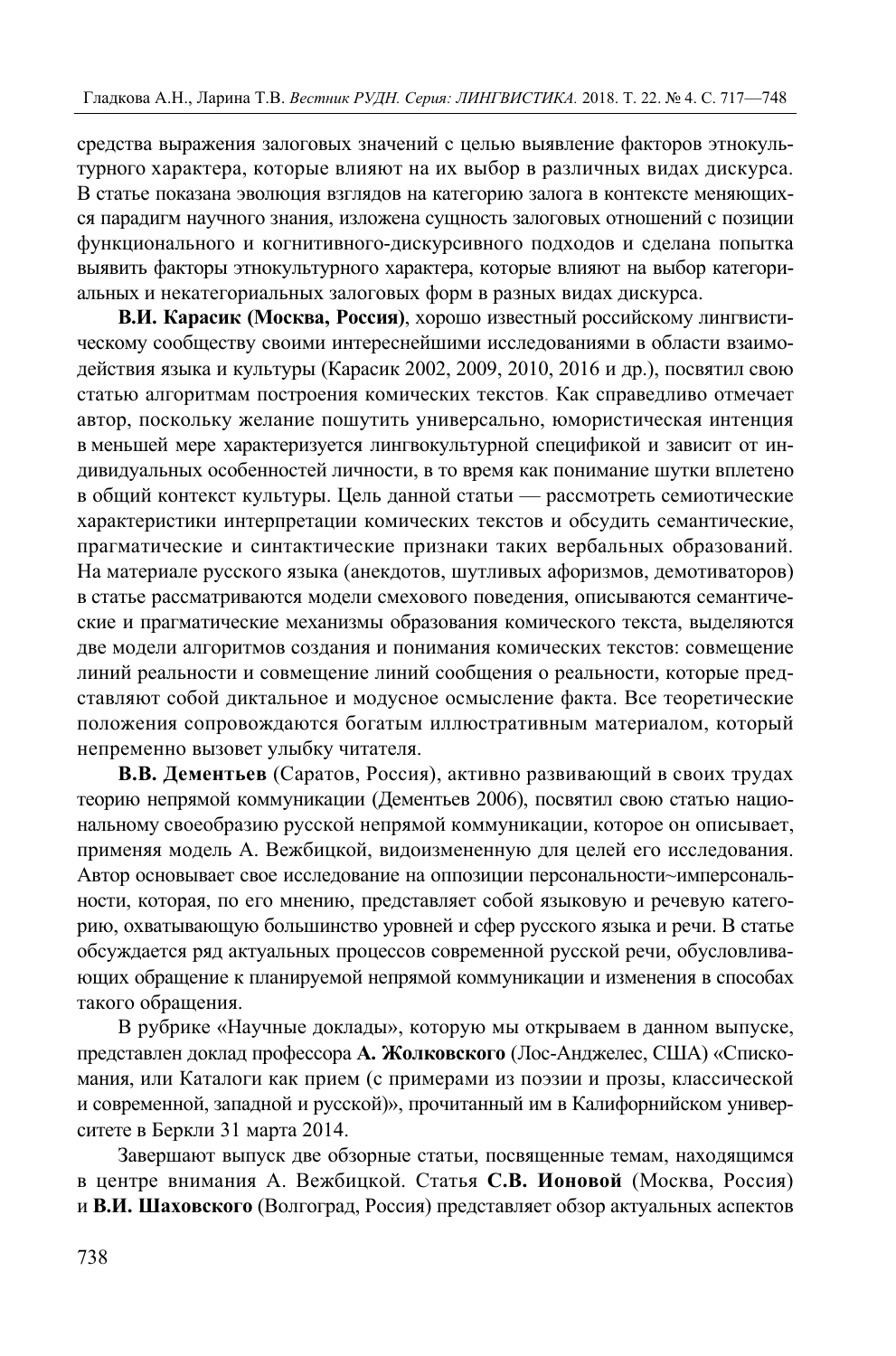лингвокультурологической теории эмоций А. Вежбицкой, составляющей важнейшую часть ее научных воззрений. В статье **Н.Ю. Найденовой** (Москва, Россия) дается анализ исследований взаимодействия языка и религии в современной, главным образом, российской лингвистической науке.

### **5. ЗАКЛЮЧЕНИЕ**

В данной статье была предпринята попытка обобщить вклад А. Вежбицкой в исследования взаимодействия языка и культуры. Основное внимание было уделено концепции ключевых слов языка и культуры и теории культурных скриптов, которые имеют широкое теоретическое и практическое применение в этнопрагматике, анализе текста и дискурса, межкультурной коммуникации, преподавании иностранных языков и т.д. В ней также были рассмотрены последние разработки А. Вежбицкой, в частности, минимальный английский.

Мы признаем, что это очень краткий обзор научных интересов и основных исследовательских направлений А. Вежбицкой, который не дает полного представления о ее работах. Мы ограничились целью познакомить российских и зарубежных читателей нашего журнала лишь с ее основными идеями и понятиями. Исследовательская парадигма А. Вежбицкой обширна, и она не может быть рассмотрена и полностью представлена в рамках одной статьи. Разнообразие и многогранность ее подхода к анализу языка и культуры допускает множество способов его интерпретации, свидетельством чему являются статьи этого выпуска, и поэтому каждый читатель сможет увидеть в них для себя что-то интересное, что подтолкнет его к новым идеям и исследованиям.

От имени редколлегии журнала, всех наших авторов и читателей мы еще раз от всей души поздравляем дорогую Анну с юбилеем и желаем много лет радости, счастья и творчества!

#### **БЛАГОДАРНОСТИ**

Мы благодарим авторов этого номера за их статьи и участие в процессе рецензирования, а также рецензентов за их ценные комментарии и активное участие в подготовке номера. Мы также благодарим всех читателей, которые проявили большой интерес к первому тому нашего специального выпуска, и надеемся, что это его продолжение найдет не меньший отклик.

> © Anna Gladkova, Tatiana Larina, 2018 А.Н. Гладкова, Т.В. Ларина, 2018

# **REFERENCES / СПИСОК ЛИТЕРАТУРЫ**

- Alba-Juez, Laura and Larina, Tatiana (2018). Language and Emotion: Discourse-Pragmatic Perspectives. *Russian Journal of Linguistics*, 22 (1), 9—37. doi 10.22363/2312-9182-2018-22-1-9-37.
- Ameka, Felix (2006). "When I die, don't cry": the ethnopragmatics of "gratitude" in West African languages. In Goddard, Cliff (ed.) *Ethnopragmatics: Understanding discourse in cultural context*. Berlin: Mouton de Gruyter, 231—266.

Asano-Cavanagh, Yuko (2016). Being 'indecisive' in Japanese: Analysis of kana, darou ka and (n) janai ka. *Studies in Language,* 40(1), 63—92.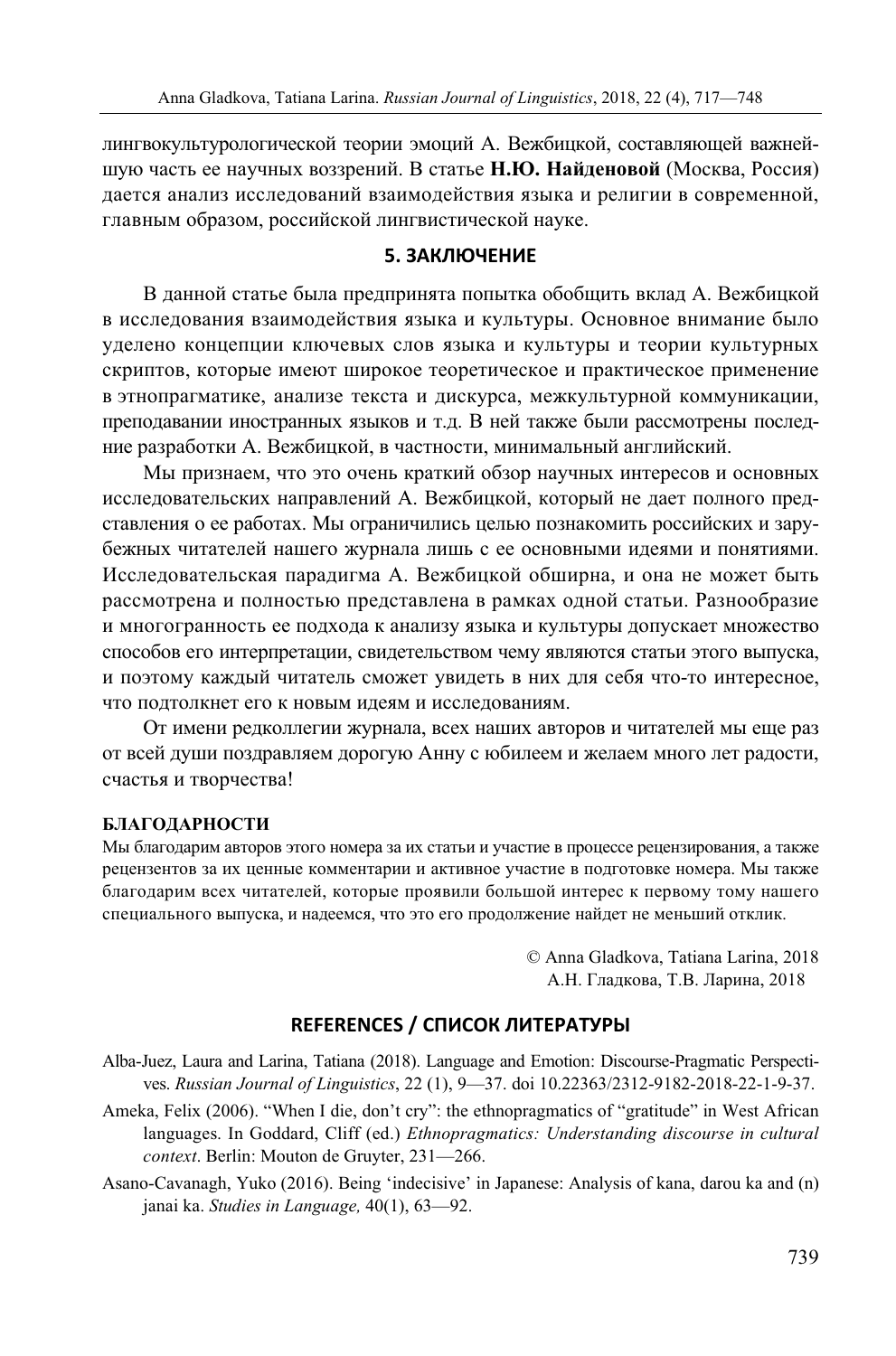- Apresjan, Valentina (2018). Russian Constructions with Syntactic Reduplication of Colour Terms: A Corpus Study. *Russian Journal of Linguistics*, 22 (3), 653—674. doi: 10.22363/2312-9182- 2018-22-3-653-674.
- Besemeres, Mary and Anna Wierzbicka (eds.) (2007). *Translating lives: Living with two languages and cultures.* St. Lucia: University of Queensland Press.
- Bromhead, Helen (2009). *The Reign of Truth and Faith: Epistemic Expressions in 16th and 17th Century English.* Berlin/New York: Mouton de Gruyter.
- Farese, Gian Marco (2018). *The Cultural Semantics of Address Practices: A contrastive study between English and Italian.* Lanham: Lexington Books.
- Farrelly, Nicholas and Michael Wesley (2018). Internationalizing Minimal English: Perils and Parallels. In Cliff Goddard (ed.) *Minimal English for a global world: Improved communication using fewer words*, 95—112.
- Gladkova, Anna (2010а). 'Sympathy', 'compassion', and 'empathy' in English and Russian: A linguistic and cultural analysis. *Culture & Psychology*, 16 (2), 267—285.
- Gladkova, Anna. (2013a). "Is he one of ours?" The cultural semantics and ethnopragmatics of social categories in Russian. *Journal of Pragmatics,* 55, 180—194. http://dx.doi.org/10.1016/ j.pragma.2013.06.010.
- Gladkova, Anna (2013b). 'Intimate' talk in Russian: human relationships and folk psychotherapy. *Australian Journal of Linguistics,* 33, 322—343.
- Gladkova, Anna (2017). Communication Modes, Russian. In Kim, Young Yun (ed.) *The International Encyclopedia of Intercultural Communication*. Hoboken, NJ: Wiley. doi: 10.1002/9781118783665.ieicc0147.
- Gladkova, Anna and Larina, Tatiana (2018). Anna Wierzbicka, Words and the World. *Russian Journal of Linguistics*, 22 (3), 499—520. doi: 10.22363/2312-9182-2018-22-3-499-520.
- Goddard, Cliff (2006). Ethnopragmatics. A new paradigm. In Goddard, Cliff (ed.) *Ethnopragmatics: Understanding discourse in cultural context*. Berlin: Mouton de Gruyter, 1—30.
- Goddard, Cliff (2010a). The Natural Semantic Metalanguage approach. In Bernd Haine and Heiko Narrog (eds.) *The Oxford Handbook of Linguistic Analysis*. United Kingdom: Oxford University Press, 459—484.
- Goddard, Cliff (2010b). Cultural scripts: applications to language teaching and intercultural communication. In C. Goddard (ed.) *Studies in Pragmatics 3*. China: China-Pub.com, 105—119.
- Goddard, Cliff (2012). "Early interactions" in Australian English, American English, and English English: Cultural differences and cultural scripts. *Journal of Pragmatics*, 44 (9), 1038—1050.
- Goddard, Cliff (2015). Swear words and curse words in Australian (and American) English. At the crossroads of pragmatics, semantics and sociolinguistics. *Intercultural Pragmatics*, 12 (2), 189—218.
- Goddard, Cliff (2016). Ethnopragmatic perspectives on conversational humour, with special reference to Australian English. *Language & Communication*, 1—14.
- Goddard, Cliff (2018). Minimal English: The Science Behind It. In *Minimal English for a Global World: Improved Communication Using Fewer Words*, 29—70.
- Goddard, Cliff and Cramer, Rahel (2017). Laid back and irreverent: An ethnopragmatic analysis of two cultural themes in Australian English communication. In C. Donal (ed.) *Handbook of Communication in Cross-Cultural Perspective*, 89—103.
- Goddard, Cliff and Anna Wierzbicka (2004). Cultural scripts: What are they and what are they good for? *Intercultural Pragmatics* 1—2: 153—166.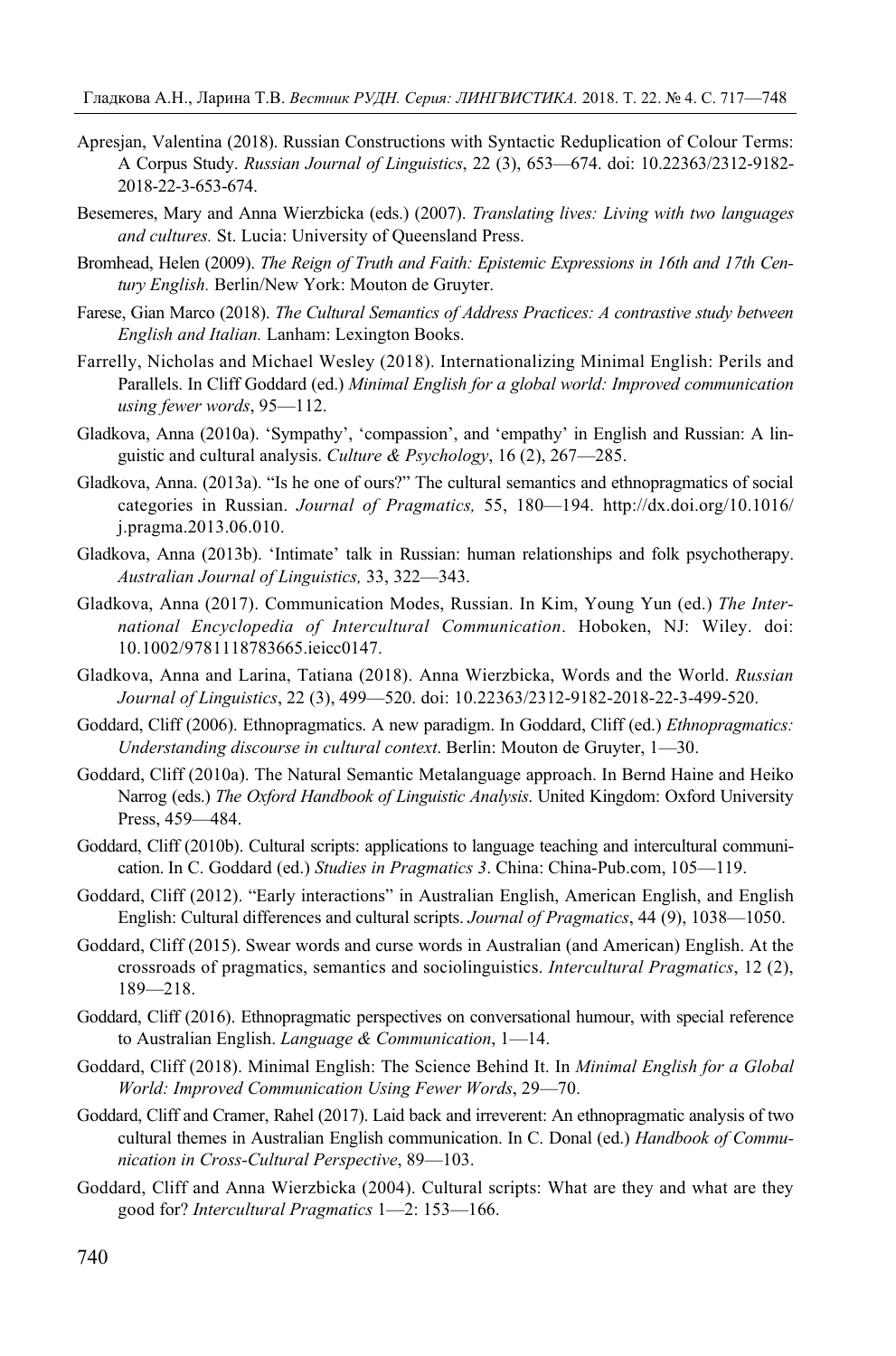- Goddard, Cliff and Anna Wierzbicka (2007). Semantic primes and cultural scripts in language learning and intercultural communication. In Sharifian, Farzad and Gary Palmer (eds.) *Applied Cultural Linguistics: Implications for second language learning and intercultural communication*. Amsterdam: John Benjamins, 105—124.
- Goddard, Cliff and Wierzbicka, Anna (2018). Minimal English and How It Can Add to Global English. In Cliff Goddard (ed.) *Minimal English for a Global World: Improved Communication Using Fewer Words*, 5—27.
- Goddard, Cliff (ed.) (2018). *Minimal English for a Global World: Improved Communication Using Fewer Words*. London: Palgrave Macmillan.
- Goddard, Cliff and Anna Wierzbicka (eds.) (1994). *Semantic and lexical universals: Theory and empirical findings.* Amsterdam: John Benjamins.
- Goddard, Cliff and Anna Wierzbicka (eds.) (2002). *Meaning and Universal Grammar: Theory and empirical findings.* Vols. I, II. Amsterdam: John Benjamins.
- Goddard, Cliff and Anna Wierzbicka (eds.) (2004). *Intercultural Pragmatics,* 1—2.
- Hasada, Rie (2006). Cultural scripts: Glimpses into the Japanese emotion world. In Cliff Goddard (ed.) *Ethnopragmatics: Understanding Discourse in Cultural Context*. Berlin: Mouton de Gruyter, 171—198.
- Jordan, Paul (2017). *How to start, carry on and end conversations: Scripts for social situations for people on the autism spectrum.* London: Jessika Kingsley Publishers.
- Klyukanov, Igor and Leontovich, Olga. (2017). Russian Perspectives on Communication. In Donal Carbaugh (ed.). *The Handbook of Communication in Cross-Cultural Perspective*. NY: Routledge,  $29 - 41$ .
- Kurteš, Svetlana, Tatiana Larina, and Vladimir Ozyumenko (2017). Constructivist approach to intercultural communication teaching and learning. *EDULEARN17 Proceedings. 9th International Conference on Education and New Learning Technologies.* Barcelona, Spain. 3—5 July, 2017, 591—59. doi: 10.21125/edulearn.2017.1127.
- Larina, Tatiana (2015). Culture-Specific Communicative Styles as a Framework for Interpreting Linguistic and Cultural Idiosyncrasies. *International Review of Pragmatics*, 7 (5). Special Issue: Communicative Styles and Genres, 195—215.
- Larina, Tatiana, Vladimir Ozyumenko, and Svetlana Kurteš (2017). I-identity vs we-identity in language and discourse: Anglo-Slavonic perspectives. *Lodz Papers in Pragmatics*, 13 (1), 2017, 109—128.
- Larina, Tatiana, Arto, Mustajoki, and Ekaterina Protassova (2017). Dimensions of Russian culture and mind. In Katja Lehtisaari and Arto Mustajoki (eds.) *Philosophical and cultural interpretations of Russian modernisation.* Series: Studies in Contemporary Russia. London/New York: Routledge, 7—19.
- Levisen, Carsten (2012). *Cultural Semantics and Social Cognition. A case study of the Danish universe of meaning.* Berlin: Mouton de Gruyter.
- Levisen, Carsten (2013). On pigs and people: the porcine semantics of Danish interaction and cognition. *Australian Journal of Linguistics*, 33, 344—364.
- Levisen, Carsten and Sophia Waters (eds.) (2018). *Cultural Keywords in Discourse*. Amsterdam: John Benjamins.
- Maley, William (2018). Minimal English and Diplomacy. In Cliff Goddard (ed.) *Minimal English for a global world: Improved communication using fewer words,* 71—93.
- Mooney, Annabelle (2018). Torture Laid Bare: Global English and Human Rights. In Cliff Goddard (ed.) *Minimal English for a global world: Improved communication using fewer words*, 143—167.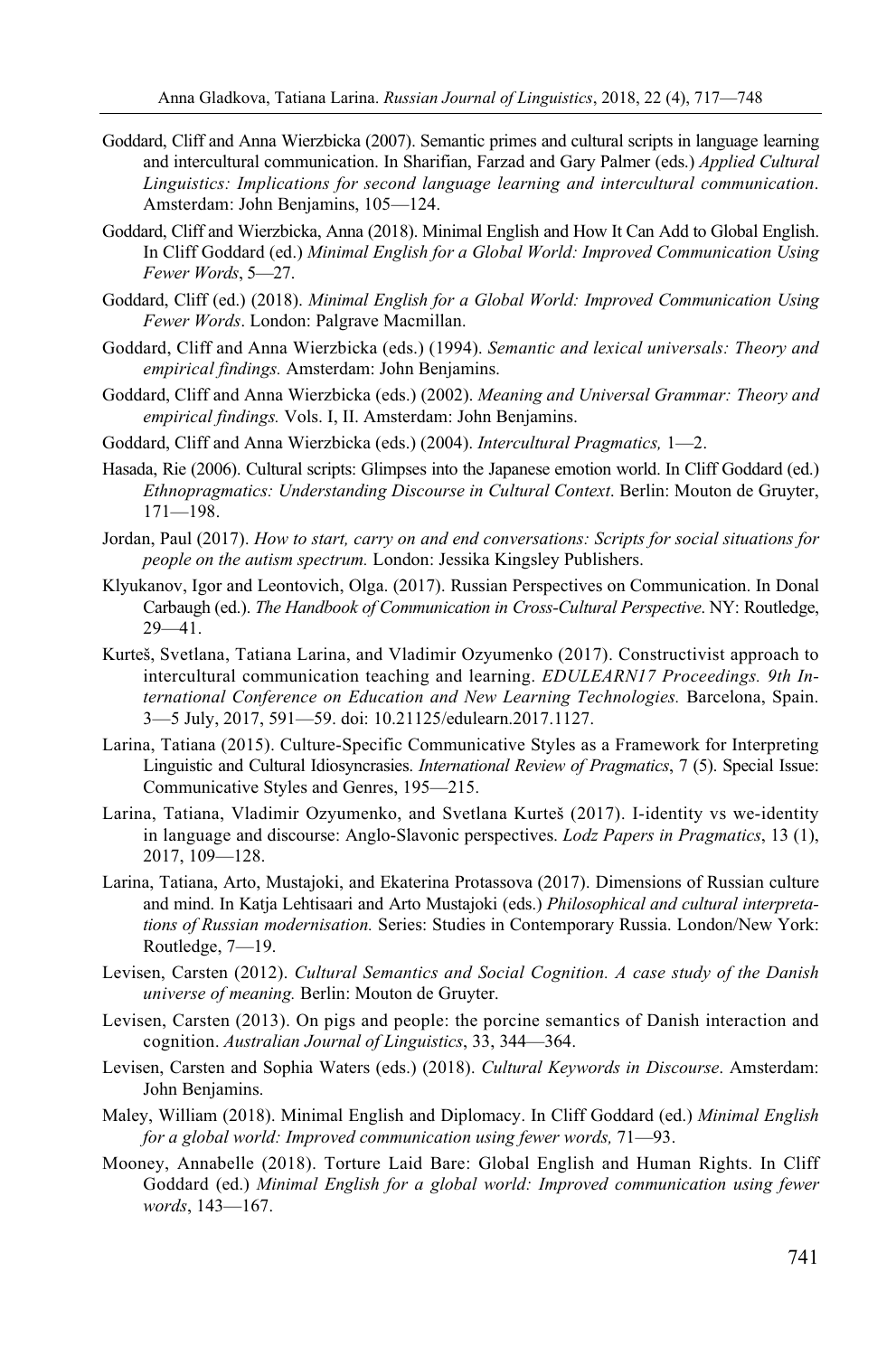- Ozyumenko, Vladimir and Tatiana Larina (2018). Cultural Semantics in Second Language Teaching: A case study of Russian *drug* and English *friend*. *INTED2018 Proceedings*, 12th International Technology, Education and Development Conference, Valencia, Spain, 5—7 March, 2018, 9149—9158. doi: 10.21125/inted.2018.2235.
- Peeters, Bert (2013). Râler, râleur, râlite: discours, langue et valeurs culturelles [Râler, râleur, râlite: Discourse, language and cultural values]. In C. Claudel, P. von Münchow, M. Pordeus, F. Pugnière-Saavedra & G. Tréguer-Felten (eds.) *Cultures, discours, langues: nouveaux abordages.* Limoges: Lambert-Lucas, 117—141.
- Peeters, Bert (2014). *On va s'arranger*/*On s'arrangera*: étude ethnophraséologique de deux actes (généralement) rassurants *[On va s'arranger/On* s'arrangera: An ethnophraseological study of two (generally) reassuring speech acts]. *Scolia*, *28*, 129—149.
- Peeters, Bert and Marini, Maria Giulia (2018). Narrative Medicine across languages and cultures: Using Minimal English for increased comparability of patients' narratives. In Cliff Goddard (ed.) *Minimal English for a global world: Improved communication using fewer words.* London: Palgrave Macmillan, 259—286*.*
- Travis, Catherine (2006). The communicative realization of *confianza* and *calor humano* in Colombian Spanish. In Goddard, Cliff. (ed.) *Ethnopragmatics: Understanding discourse in cultural context*. Berlin: Mouton de Gruyter, 199—230.
- Wierzbicka, Anna (1990). Duša ('soul'), toska ('yearning'), sud'ba ('fate'): three key concepts in Russian language and Russian culture. In Saloni, Zygmunt (ed.) *Metody formalne w opisie języków słowiańskich*. Bialystok University Press, 13—36.
- Wierzbicka, Anna (1997a). *Understanding cultures through their key words: English, Russian, Polish, German, and Japanese*. Oxford: Oxford University Press.
- Wierzbicka, Anna (1997b). The double life of a bilingual: A cross-cultural perspective. Anna Wierzbicka. 1997. In Michael Bond (ed.), *Working at the Interface of Culture: Eighteen lives in social science*. London: Routledge, 113—125.
- Wierzbicka, Anna (1999а). *Emotions across Languages and Cultures: Diversity Universals.*  Cambridge: Cambridge University Press.
- Wierzbicka, Anna (2001a). *What did Jesus mean?* Oxford: Oxford University Press.
- Wierzbicka, Anna (2001b). Culturally salient Polish emotion: *Przykro* [pshickro]. *The International Journal of Group Tensions* 30(1), 3—27. (Special Issue on "Emotions in Cultural Contexts in Space and Time" edited by W. Gerrod Parrott and Rom Harré.)
- Wierzbicka, Anna. (2002a). Russian cultural scripts: The theory of cultural scripts and its applications. *Ethos* 30 (4), 401—432.
- Wierzbicka, Anna (2002b). Australian cultural scripts bloody revisited. *Journal of Pragmatics,* 34 (9), 1167—1209.
- Wierzbicka, Anna (2003/1991). *Cross-Cultural Pragmatics*. 2nd ed. Berlin: Mouton de Gruyter.
- Wirzbicka, Anna. (2006a) *English: Meaning and Culture*. Oxford: Oxford University Press.
- Wierzbicka, Anna (2006b). Anglo scripts against "putting pressure" on other people and their linguistic manifestations. In Goddard, Cliff (ed.) *Ethnopragmatics: Understanding discourse in cultural context*. Berlin: Mouton de Gruyter, 31—63.
- Wierzbicka, Anna (2007). Two languages, two cultures, one (?) self: Between Polish and English. In Besemeres, Mary and Anna Wierzbicka (ed.). *Translating Lives: Living with Two Languages and Cultures.* St Lucia, Australia: University of Queensland Press, 96—113.
- Wierzbicka, Anna (2010a). *Experience, Evidence, and Sense: The hidden cultural legacy of English.* New York: Oxford University Press.
- Wierzbicka, Anna (2010b). Cross-cultural communication and miscommunication: the role of cultural keywords. *Intercultural Pragmatics*, 7 (1), 1—23.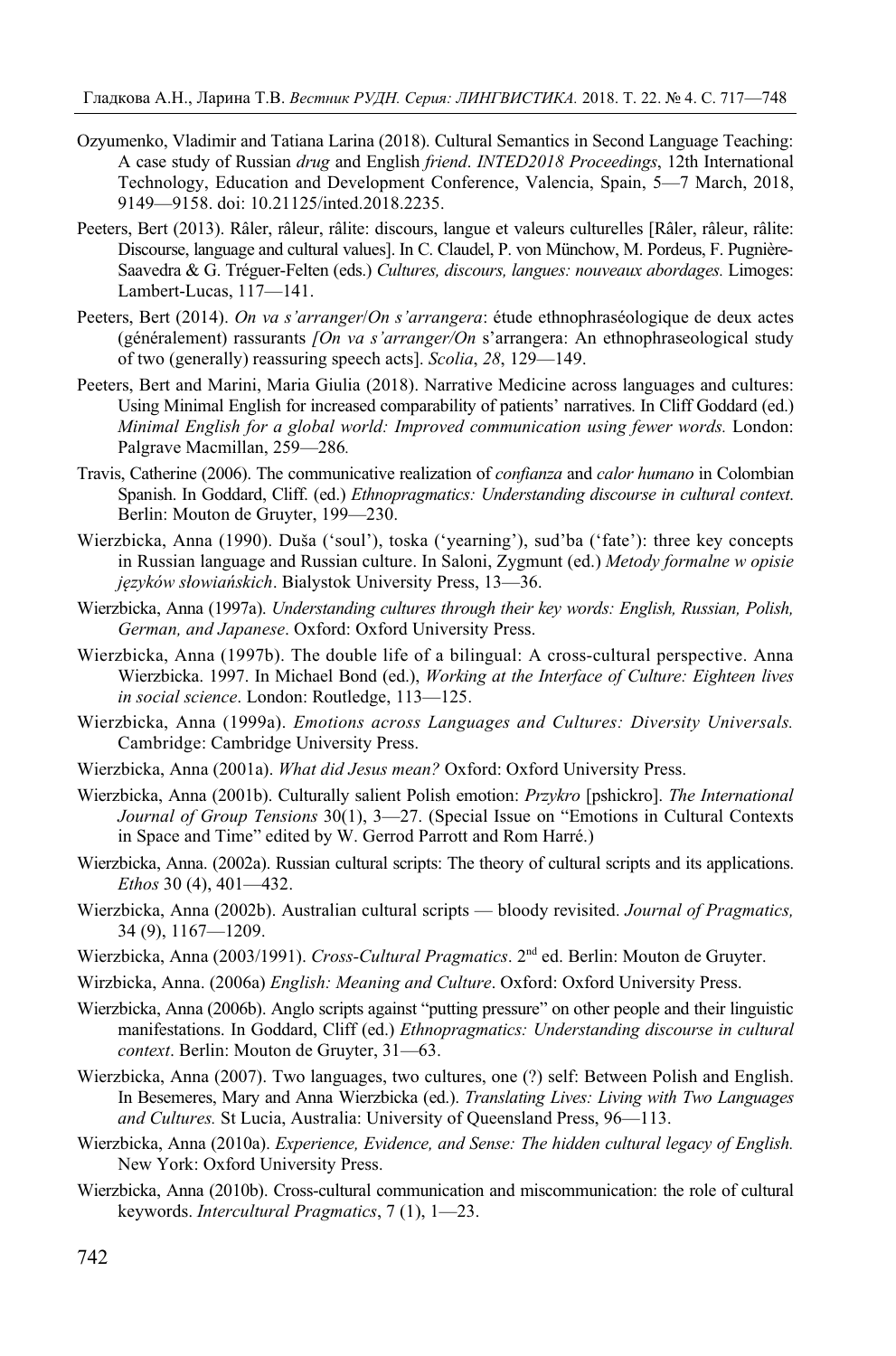- Wierzbicka, Anna (2011a). Common language of all people: the innate language of thought. *Problems of information transmission,* 47, 378—397. English translation of a Russian text (2011) published in *Problemy Peredachi Informatsii,* 47(4), 84—103.
- Wierzbicka, Anna (2014). *Imprisoned in English: The Hazards of English as a Default Language.* Oxford: Oxford University Press.
- Wierzbicka, Anna (2017). *W co wierzą chrześcijanie? Opowieść o Bogu i o ludziach (What Christians Believe: The Story of God and People).* Cracow: Znak.
- Wierzbicka, Anna (2018a). Charter of Global Ethic in Minimal English. In Cliff Goddard (ed.) *Minimal English for a global world: Improved communication using fewer words*, 113—141.
- Wierzbicka, Anna (2018b). Talking About the Universe in Minimal English: Teaching Science Through Words That Children Can Understand. In Cliff Goddard (ed.) *Minimal English for a global world: Improved communication using fewer words*, 169—200.
- Wierzbicka, Anna (2018c). Emotions of Jesus. *Russian Journal of Linguistics*, 22 (1), 38—53. doi: 10.22363/2312-9182-2018-22-1-38-53.
- Wierzbicka, Anna (In press). *What Christians Believe: The Story of God and People in Minimal English.* Oxford: Oxford University Press.
- Wong, Jock (2004). Cultural scripts, ways of speaking and perceptions of personal autonomy: Anglo English vs. Singapore English. *Intercultural Pragmatics*, 1 (2), 231—248.
- Wong, Jock (2014). *The Culture of Singapore English*. Cambridge University Press.
- Wong, Jock Onn (2018). The Semantics of Logical Connectors: *therefore*, *moreover* and *in fact*. *Russian Journal of Linguistics*, 22 (3), 581—604. doi: 10.22363/2312-9182-2018-22-3-581-604.
- Ye, Zhengdao (2004). Chinese categorization of interpersonal relationship and the cultural logic of Chinese social interaction: An indigenous perspective. *Intercultural Pragmatics,* 1 (2), 211—230.
- Ye, Zhengdao (2013). Understanding the conceptual basis of the 'old friend' formula in Chinese social interaction and foreign diplomacy: A cultural script approach. *Australian Journal of Linguistics,* 33 (3), 365—385.
- Yoon, Kyung-Joo (2004). Not just words: Korean social models and the use of honorifics. *Intercultural Pragmatics*, 1 (2), 189—210.
- Апресян Ю.Д. *Избранные труды.* Т. 1—2. М.: Языки русской культуры, 1995. [Apresjan Yu.D. (1995). *Izbrannye Trudy* (Selected papers). Vol. 1—2. Moscow: Yazyki russkoi kul'tury Publ. (In Russ.)]
- Апресян Ю.Д. (ред.). *Языковая картина мира и системная лексикография.* М.: Языки славянских культур, 2006 [Apresjan Yu.D. (ed.) (2006). *Yazykovaya kartina mira i sistemnaya leksikografiya*. Moscow: Yazyki slavyanskikh kul'tur Publ. (In Russ.)]
- Апресян Ю.Д. (ред.). Активный словарь русского языка. Т. 1—2. М.: Языки славянской культуры, 2014. [Apresjan Yu.D. (ed.) (2014). Aktivnyi slovar' russkogo yazyka. T. 1—2. M.: Yazyki slavyanskoi kul'tury (In Russ.)]
- Богданова Л.И. Новые слова в аспекте взаимодействия языков и культур. *Вестник Российского университета дружбы народов. Серия Лингвистика.* 2015. № 2. С. 41—50. [Bogdanova, L. (2015). New Words in Interaction of Languages and Cultures. *Russian Journal of Linguistics*, 2, 41—50. (In Russ.)]
- Богданова Л.И Оценки и ценности в зеркале словарей русского языка // *Вестник Российского университета дружбы народов. Серия: Лингвистика*. 2017. Т. 21. No 4. С. 729—748. [Bogdanova, L. (2017). The Reflection of Evaluation in Russian Language Dictionaries*. Russian Journal of Linguistics*, 21 (4), 729—748 (In Russ.)] doi 10.22363/2312-9182-2017-21-4- 729-748.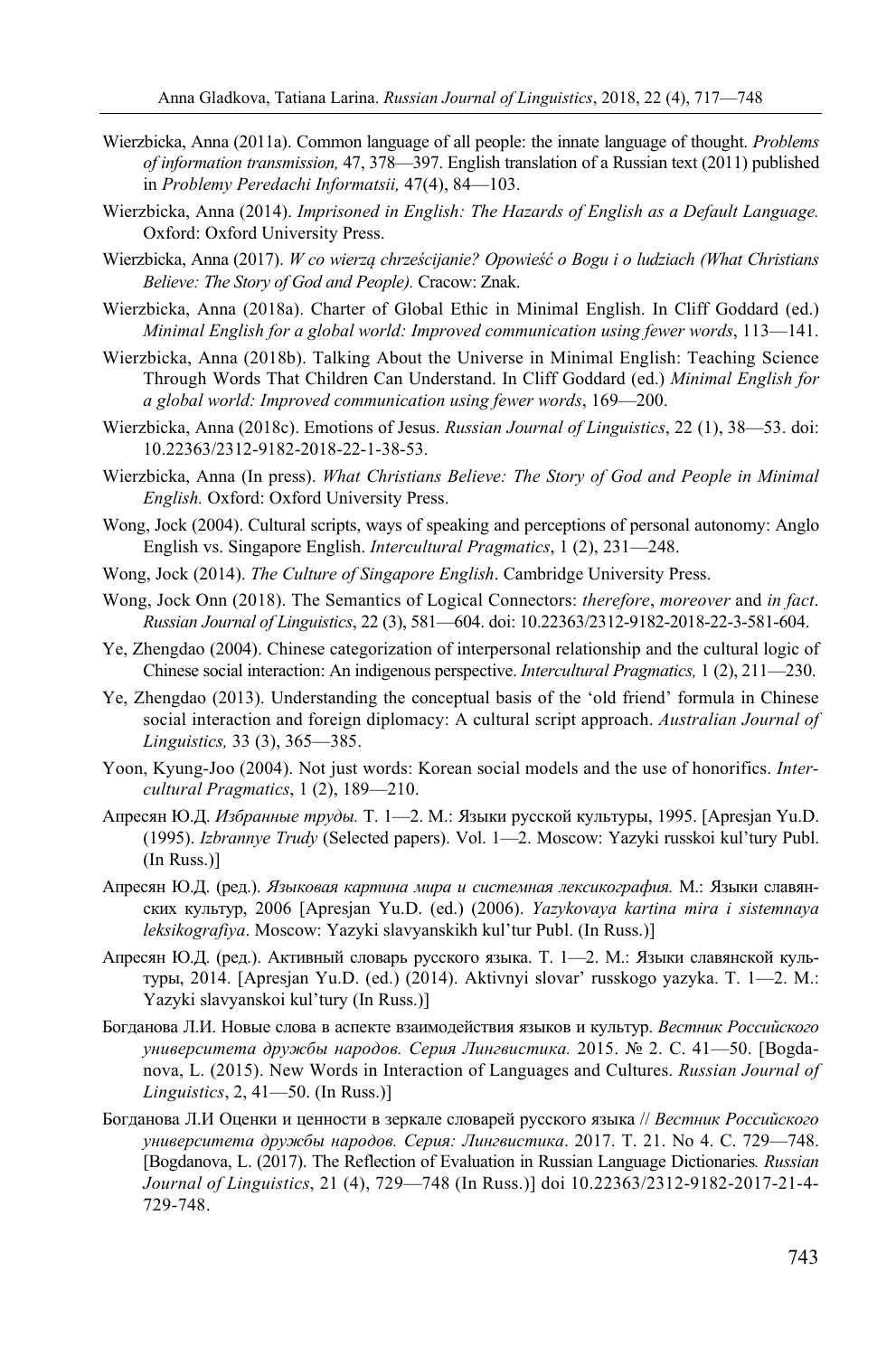- Бартминьский Е. *Языковой образ мира: очерки по этнолингвистике.* М., 2005. [Bartmin'skii, Ezhi (2005). *Yazykovoi obraz mira: ocherki po etnolingvistike* (*The Language Image of the World: Essays on Ethnolinguistics*) Moscow (In Russ.)].
- Вежбицкая А. *Язык. Культура. Познание.* М., 1996. [Wierzbicka, Anna (1996b). *Language. Culture. Cognition*. Moscow. (In Russ.)]
- Вежбицкая А. *Семантические универсалии и описание языков /* Пер. с англ. А.Д. Шмелева; под ред. Т.В. Булыгиной. М.: Языки русской культуры, 1999b. [Wierzbicka, Anna (1999b). *Semantic universals and description of languages.* Translated from English by A. Shmelev. Moscow, Yazyki russskoi kul'tury. (In Russ.)].
- Вежбицкая А. *Понимание культур через посредство ключевых слов* / Пер. с англ. А.Д. Шмелева. М.: Языки славянской культуры, 2001c. [Wierzbicka, Anna (2001c). *Understanding culture through keywords.* Translated from English by A. Shmelev. Moscow: Yazyki slavyanskoi kul'tury. (In Russ.)]
- Вежбицкая А. *Сопоставление культур через посредство лексики и прагматики.* М.: Языки славянской культуры, 2001d. [Wierzbicka, Anna (2001d). *Comparison of cultures through vocabulary and pragmatics.* Moscow: Yazyki slavyanskoi kul'tury. (In Russ.)]
- Вежбицкая А. *Семантические универсалии и базисные концепты.* М.: Языки славянских культур, 2011. [Wierzbicka, Anna (2011). *Semantic universals and basic concepts*. Yazyki slavyanskikh kul'tur. (In Russ.)]
- Волкова Я.А., Панченко Н.Н. Дискурсивная вариативность концептов деструктивных эмоций // *Вестник Российского университета дружбы народов. Серия: Лингвистика*. 2018. Т. 22. № 1. С. 175—194. [Volkova, Yana, Panchenko, Nadezhda (2018). Discourse Variation of the Concepts of Destructive Emotions. *Russian Journal of Linguistics,* 22 (1), 175—194. (In Russ.)] doi: 10.22363/2312-9182-2018-22-1-175-194.
- Гладкова А.Н. *Русская культурная семантика: Эмоции, ценности, жизненные установки*. М.: Языки славянских культур. 2010b. [Gladkova, Anna (2010b). *Russian cultural semantics: Emotions, values, attitudes*. Moscow: Yazyki slavyanskoi kul'tury. (In Russ.)]
- Добричев С.А., Козлова Л.А., Пшенкина Т.Г. *Этнокульутрный потенциал языковых единиц различных уровне.* Барнаул: АлтГПА, 2013. [Dobrichev S.A., Kozlova L.A., Pshenkina T.G. (2013). *Etnokul'utrnyi potentsial yazykovykh edinits razlichnykh urovne.* (Ethnocultural potential of language units at various levels). Barnaul: AltGPA Publ. (In Russ.)]
- Дементьев В.В. *Непрямая коммуникация*. М.: Гнозис, 2006. [Dement'ev, Vadim. (2006). *Nepryamaya kommunikatsiya* (Indirect communication). Moscow: Gnozis Publ., 2006. (In Russ.)]
- Зализняк Анна А. *Русская семантика в типологической перспективе.* М.: Языки славянской культуры, 2013. [Zalizniak, Anna (2013*). Russkaya semantika v tipologicheskoi perspective* (Russian semantics in a typological perspective). Moscow: Yazyki slavyanskoi kul'tury (In Russ.)]
- Зализняк А.А., Левонтина И.Б., Шмелев А.Д. *Ключевые идеи русской языковой картины мира.*  М.: Языки славянской культуры, 2005. [Zalizniak, Anna, Levontina, Irina, and Alexey Šmelev (2005). *Ključevye idei russkoj jazykovoj kartiny mira (Key ideas of the Russian linguistic picture of the world).* Moscow: Jazyki slavyanskoj kul'tury Publ. (In Russ.)]
- Зализняк А.А., Левонтина И.Б., Шмелев А.Д*. Константы и переменные русской языковой картины мира.* М.: Языки славянской культуры, 2012. [Zalizniak, Anna, Levontina, Irina, and Alexey Šmelev (2012). *Konstanty i peremennye russkoi yazykovoi kartiny mira*. (Constants and variables of the Russian language picture of the world). Moscow: Jazyki slavyanskoj kul'tury Publ. (In Russ.)]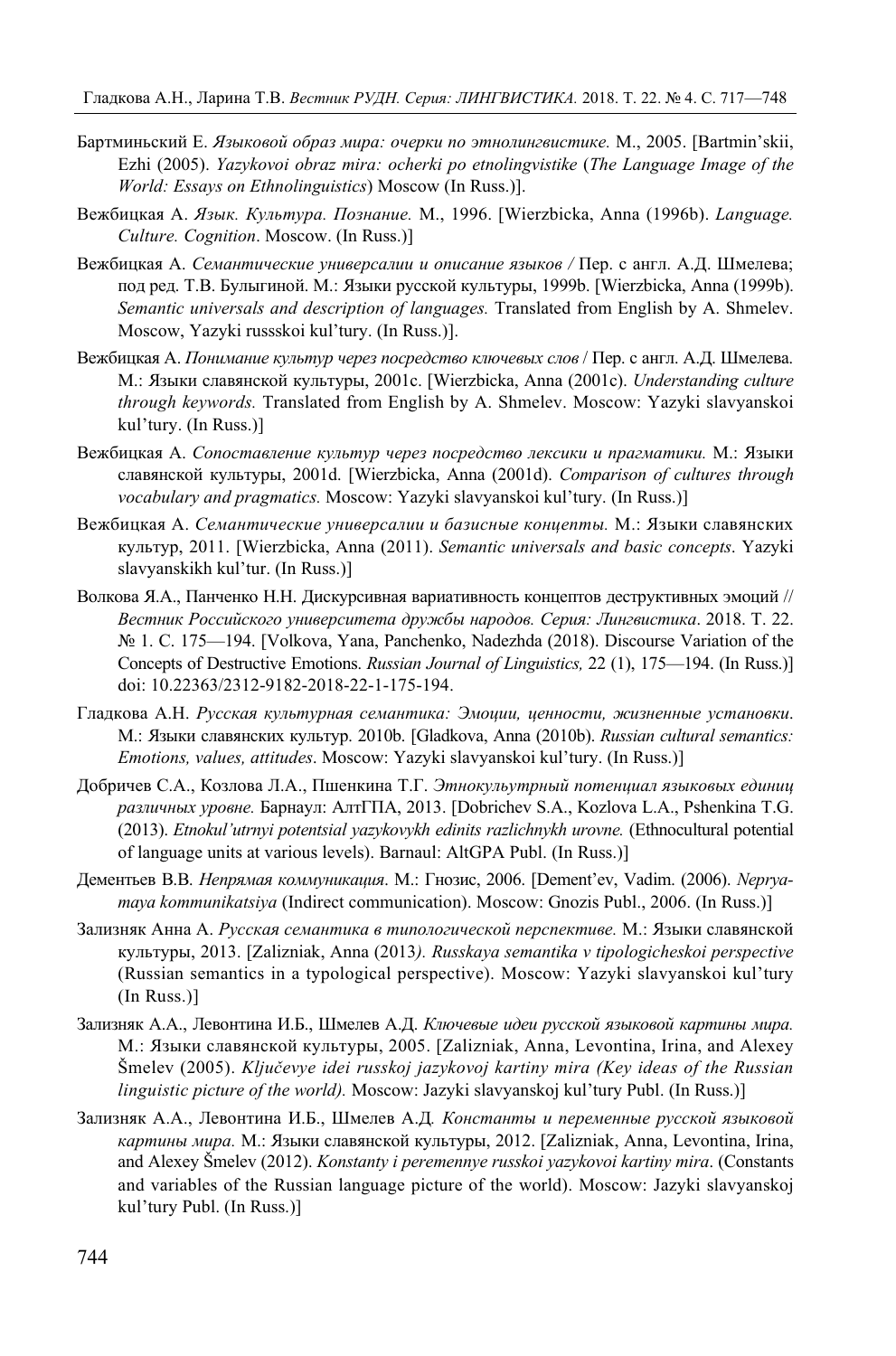- Зализняк Анна А., Падучева Е.В. Опыт семантического анализа русских дискурсивных слов: *пожалуй, никак, все-таки* // Вестник Российского университета дружбы народов. Серия: Лингвистика. 2018. Т. 22. № 3. С. 628—652. [Zalizniak, Anna and Paducheva, Elena (2018). Towards a Semantic Analysis of Russian Discourse Markers: *pozhaluj, nikak, vsjo-taki*. *Russian Journal of Linguistics*, 22 (3), 628—652 (In Russ.)]. doi: 10.22363/2312-9182-2018- 22-3-628-652.
- Зыкова И.В. *Метаязык лингвокультурологии: Константы и варианты.* М.: Гнозис, 2017. [Zykova I.V. (2017). *Meta-language of linguistic culturology: Constants and options.* Moscow: Gnosis Publ., 2017 (In Russ.)]
- Иванова С.В. *Лингвокультурологический аспект исследования языковых единиц.* Уфа: Изд-во Баш. гос. ун-та, 2003. [Ivanova, S.V. (2003) *Lingvokul'turologicheskiy aspekt issledovaniya yazykovykh yedinits* (Linguocultural perspective of the study of language units). Ufa: Bashkir University Publ. (In Russ.)]
- Иванова С.В. *Лингвокультурология и лингвокогнитология: сопряжение парадигм.* Уфа, 2004. [Ivanova, S.V. (2004). *Lingvokul'turologiya i lingvokognitologiya: sopryazheniye paradigm* (Linguistic culturology and linguistic cognitive science: conjugation of paradigms). Ufa (In Russ.)]
- Иванова С.В. Лингвокультурология: изучая лингвокультурный универсум // *Вестник РУДН. Серия: Лингвистика*. 2016. Т. 20. № 2. С. 9—16. [Ivanova S.V. (2016). Cultural Linguistics: studying linguocultural universum. *Russian Journal of Linguistics*, 20 (2), 9—16. (In Russ.)]
- Иванова С.В., Чанышева З.З. *Лингвокультурология: проблемы, поиски, решения*. Уфа, 2010. [Ivanova S.V., Chanysheva Z.Z. *Lingvokul'turologiya: problemy, poiski, resheniya* (Linguoculturology: problems, searches, solutions). Ufa, 2010 (In Russ.)]
- Карасик В.И. *Языковой круг: личность, концепты, дискурс*. Волгоград: Перемена, 2002. [Karasik V.I. (2002) *Yazykovoi krug: lichnost', kontsepty, diskurs* (Language circle: Personality, concepts, discourse). Volgograd: Peremena Publ. (In Russ.)]
- Карасик В.И. *Языковые ключи*. М.: Гнозис, 2009. [Karasik V.I. (2009). *Yazykovye klyuchi* (Language keys). Moscow: Gnozis Publ., 2009. (In Russ.)]
- Карасик В.И. *Языковая кристаллизация смысла*. Волгоград: Парадигма, 2010. [Karasik V.I. (2010). *Yazykovaya kristallizatsiya smysla* (Linguistic crystallization of meaning). Volgograd: Paradigma Publ., 2010. (In Russ.)]
- Карасик В.И. *Языковая спираль: ценности, знаки, мотивы*. Волгоград: Парадигма, 2015. [Karasik V.I. (2015). *Yazykovaya spiral': tsennosti, znaki, motivy* ( Language Spiral: Values, Signs, Motives). Volgograd: Paradigma Publ. (In Russ.)]
- Карасик В.И. Дискурсивное проявление личности // *Вестник Российского университета дружбы народов. Серия: Лингвистика*. 2016. Т. 20. No 4. С. 56—77. [Karasik, V.I. (2016). Discourse Manifestation of Personality. *Russian Journal of Linguistics,* 20 (4), 56—77] (In Russ.)] doi: 10.22363/231291822016204567.
- Ковшова М.Л. *Лингвокультурологический метод во фразеологии. Коды культуры*. М.: УРСС, 2-е изд., 2013. [Kovshova M.L. (2013). *Lingvokul'turologicheskii metod vo frazeologii. Kody kul'tury* (Linguoculturological method in phraseology. Culture codes). Moscow: URSS Publ. (In Russ.)]
- Козлова Л.А. *Этнокультурный потенциал грамматического строя языка и его реализация в грамматике говорящего.* Барнаул: АлтГПА, 2009. [Kozlova L. A. (2009). *Etnokul'turnyi potentsial grammaticheskogo stroya yazyka i ego realizatsiya v grammatike govoryashchego* (*Ethnocultural potential of the grammatical structure of the language and its implementation in the grammar of the speaker*). Barnaul: AltGPA Publ. (In Russ.)]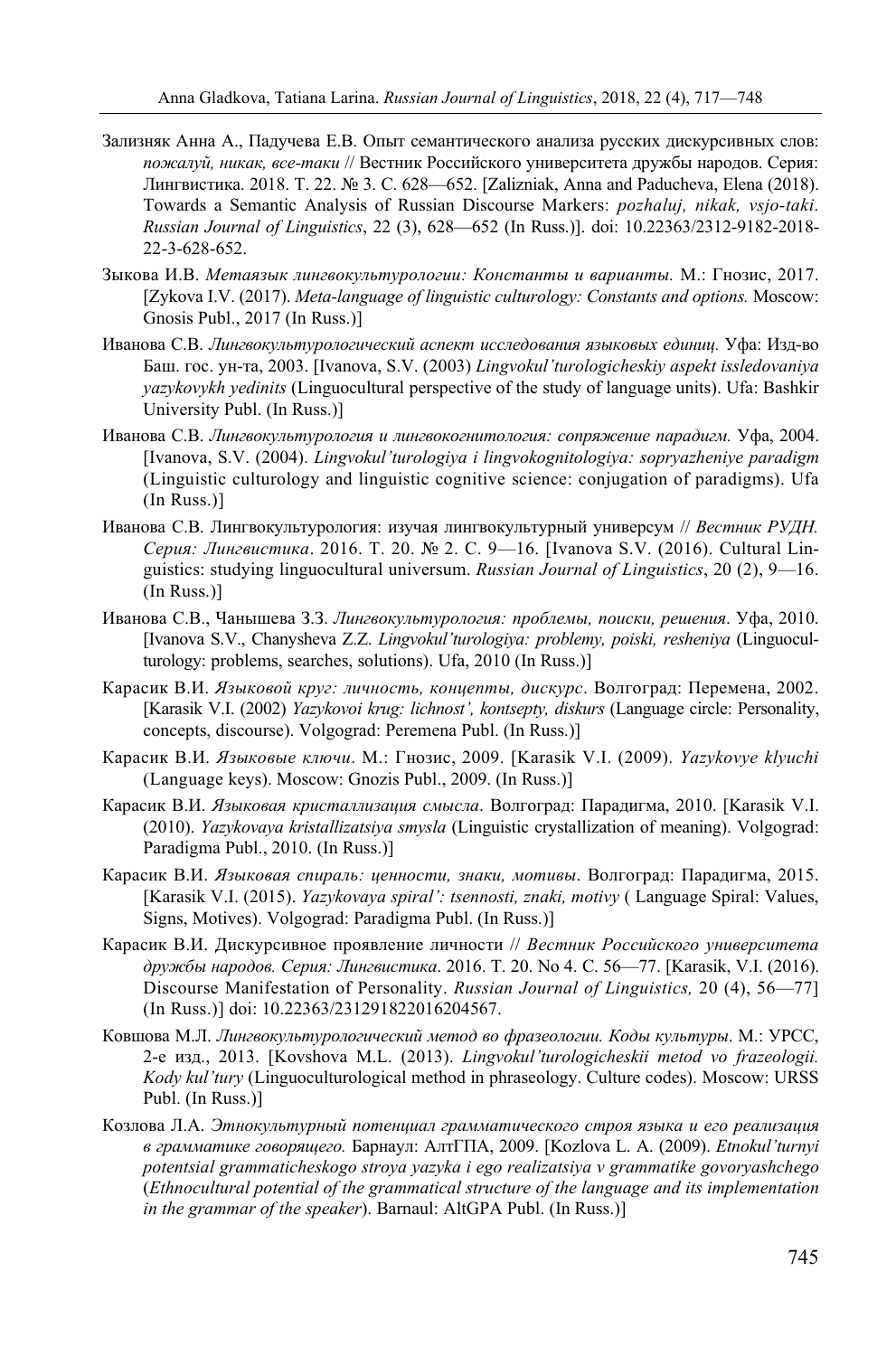- Красных В.В. *Этнопсихолингвистика и лингвокультурология: Курс лекций*. М.: ИТДГК «Гнозис», 2002. [Krasnykh, V.V. (2002). *Etnopsikholingvistika i lingvokul'turologiya* (*Ethnopsycholinguistics and linguistic cultural studies*). Moscow: Gnozis Publ. (In Russ.)]
- Ларина Т.В. Этностилистика в ее коммуникативном аспекте // *Известия РАН. Серия литературы и языка*, 2007. Том 66. № 3. С. 3—17. [Larina, Tatiana (2007). Etnostilistika v yeye kommunikativnom aspekte (Ethnostylistics in communicative perspective). *Bulletin of the Russian Academy of Sciences. Literature and Language*, 2007, 66 (3), 3—17. (In Russ.)]
- Ларина Т.В. *Категория вежливости и стиль коммуникации: Сопоставление английских и русских лингвокультурных традиций.* М.: Языки славянских культур, 2009. [Larina, Tatiana (2009) *Kategoriya vezhlivosti i stil' kommunikatsii: sopostavleniye angliiskikh i russkikh lingvokul'turnykh traditsii* (*Politeness and communicative styles: Comparison of English and Russian language and culture traditions*). Moscow: Jazyki Slavianskih Kul'tur Publ. (In Russ.)]
- Ларина Т.В. *Англичане и русские: Язык, культура, коммуникация.* М.: Языки славянских культур, 2013 [Larina, Tatiana (2013) *Anglichane i russkie: Yazyk, kul'tura, kommunikatsiya* (*The British and the Russians: Language, culture and communication*). Moscow: Jazyki Slavianskih Kul'tur Publ. (In Russ.)]
- Ларина Т.В. *Основы межкультурной коммуникации*: учебник для студ. учреждений высш. образования. М.: Издательский центр «Академия», 2017. [Larina, Tatiana (2017). *Intercultural Communication*. Moscow: Akademiya Publ. (In Russ.)]
- Ларина Т.В., Озюменко, В.И. Этническая идентичность в языке и коммуникации [Larina, Tat'yana and Vladimir Ozyumenko (2016). Ethnic identity in language and communication. *Cuadernos de Rusistica Espanola*, 12, 57—68. (In Russ.)]
- Ларина Т.В., Озюменко В.И. Свобода личности как конституирующий компонент английского дискурса. *Известия Южного Федерального университета. Филологические науки.* 2017. № 2. C. 160—172 [Larina, Tatiana, Vladimir Ozyumenko (2017). Personal freedom as a constitutive element of English discourse. *Izvestiya Yuzhnogo Federal'nogo universiteta. Filologicheskie nauki*, 2, 160—172 (In Russ.)]. doi: 10.23683/1995-0640-2017-2-160-172.
- Леонтович О.А. *Русские и американцы: парадоксы межкультурной коммуникации*. М.: Гнозис, 2005. [Leontovich O.A. (2005). *Russkie i amerikantsy: paradoksy mezhkul'turnoi kommunikatsii*  (The Russians and Americans: the paradoxes of intercultural communication). Moscow: Gnozis Publ. (In Russ.)]
- Леонтович О.А. *Введение в межкультурную коммуникацию*. М.: Гнозис, 2007. [Leontovich O.A. (2007). *Vvedenie v mezhkul'turnuyu kommunikatsiyu* (Introduction to Intercultural Communication). Moscow: Gnozis Publ.(In Russ.)]
- Привалова И.В. *Интеркультура и вербальный знак (лингвокогнитивные основы межкультурной коммуникации).* М.: Гнозис, 2005. [Privalova I.V. (2005). *Interkul'tura i verbal'nyy znak (Lingvokognitivnyye osnovy mezhkul'turnoy kommunikatsii)*. (Interculture and a verbal sign (linguocognitive basis of intercultural communication). Moscow: Gnozis Publ. (In Russ.)]
- Тер-Минасова С.Г. *Язык и межкультурная коммуникация*. М.: Слово, 2000. [Ter-Minasova, Svetlana (2000). *Yazyk i mezhkul'turnaya kommunikatsiya* (Language and intercultural communication). Moscow: Slovo Publ. (In Russ.)].
- Шаховский В.И. *Лингвистическая теория эмоций*. М.: Гнозис, 2008. [Shahovsky, V.I. (2008). *Lingvisticheskaya teoriya emotsii* (Linguistic theory of emotions). Moscow: Gnozis Publ. (In Russ.)]
- Шаховский В.И. *Эмоции: Долингвистика, лингвистика, лингвокультурология.* URSS Publ. 2010 [Shahovsky, V.I. (2010) *Jemocii: Dolingvistika, lingvistika, lingvokul'turologiya* [Emotions: Alinguistic, linguistics, cultural linguistics.]. Izd. stereotip. URSS Publ. (In Russ.)]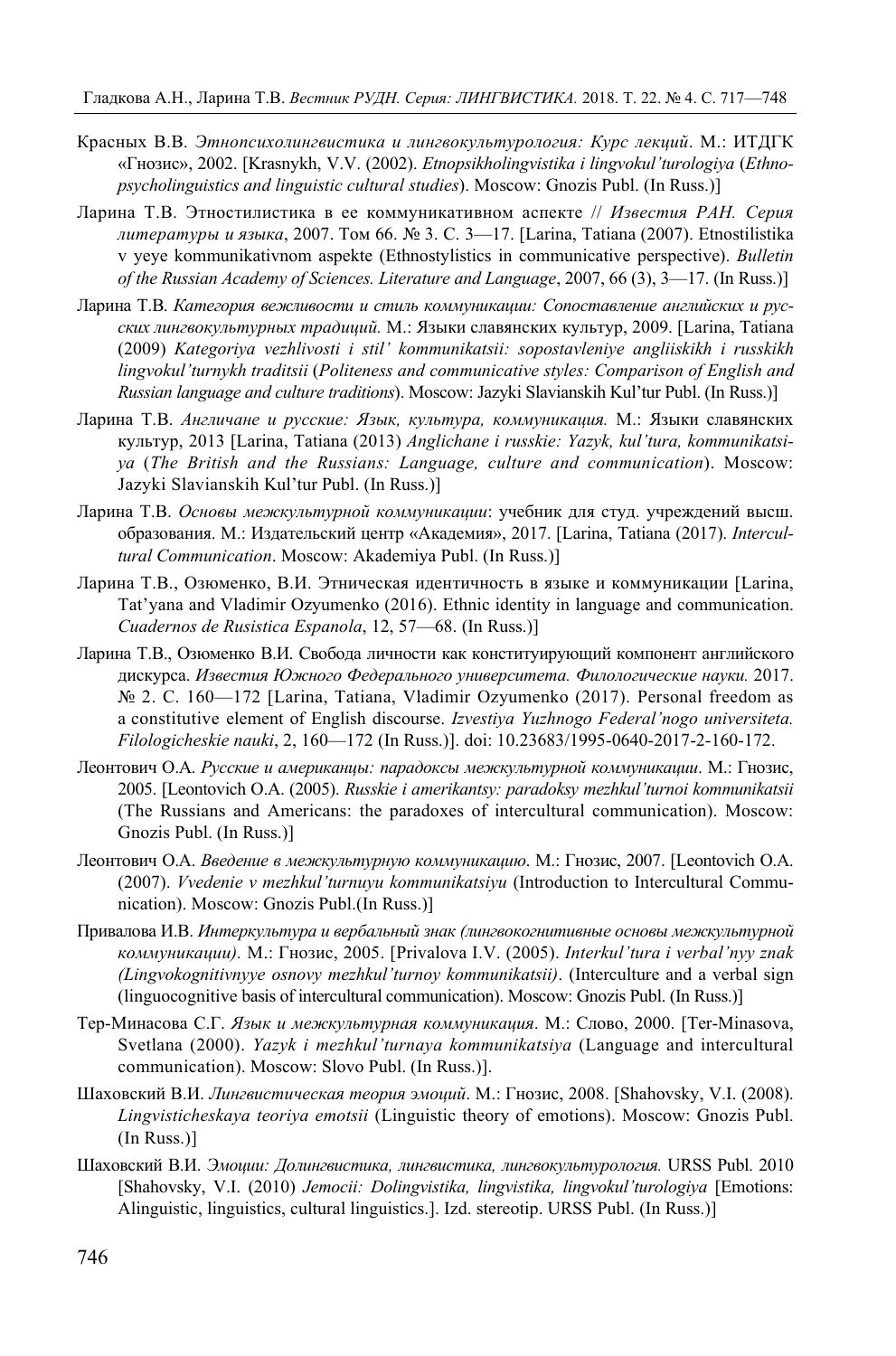- Шаховский В.И. *Голос эмоций в языковом круге homo sentiens*. Изд. 3-е, стереотип. М.: Книжный дом «ЛИБРОКОМ», 2015. [Shahovsky, V.I. (2015). *Voice of emotion in the linguistic circle of homo sentiens.* 3-nd edition. Moscow: Knizhnyj dom «LIBROKOM» Publ. (In Russ.)]
- Шаховский В.И. Когнитивная матрица эмоционально-коммуникативной личности // *Вестник Российского университета дружбы народов. Серия: Лингвистика.* 2018. Т. 22. № 1. С. 54—79. [Shakhovsky, Victor (2018) The Cognitive Matrix of Emotional-Communicative Personality. *Russian Journal of Linguistics*, 22 (1), 54—79 (In Russ.)] doi: 10.22363/2312-9182- 2018-22-1-54-79.
- Шмелев А.Д. Русская языковая модель мира: материалы к словарю. М.: Языки славянской культуры, 2002. [Šmelev, Alexey (2002). *Russkaja jazykovaja model' mira: materialy k slovarju* (The Russian language model of the world: materials for a dictionary). Moscow: Jazyki slavjanskoj kul'tury. (In Russ.)]
- Шмелев А.Д. Еще раз о русских словах свобода и воля // *Вестник Российского университета дружбы народов. Серия: Лингвистика*. 2018. Т. 22. № 3. С. 675—700. [Shmelev, Alexei (2018). Russian Words for 'Freedom' Revisited. *Russian Journal of Linguistics*, 22 (3), 675— 700. (In Russ.)] doi: 10.22363/2312-9182-2018-22-3-675-700.

# **Electronic resources / Электронные ресурсы**

#### *NSM-APPROACH.NET* https://nsm-approach.net/

*NSM Homepage* https://intranet.secure.griffith.edu.au/schools-departments/natural-semanticmetalanguage

#### **For citation:**

Gladkova, Anna and Larina, Tatiana (2018). Anna Wierzbicka, Language, Culture and Communication. *Russian Journal of Linguistics*, 22 (4), 717—748. doi: 10.22363/2312-9182-2018-22-4-717-748.

#### **Для цитирования:**

Гладкова А.Н., Ларина Т.В. Анна Вежбицкая: язык, культура и коммуникация // Вестник Российского университета дружбы народов. Серия: Лингвистика = Russian Journal of Linguistics. 2018. Т. 22. № 4. С. 717—748. doi: 10.22363/2312-9182-2018-22-4-717-748.

#### **Bionotes:**

ANNA GLADKOVA is a Lecturer in English as an International Language at Monash University and an Honorary Lecturer in Linguistics at the Australian National University. She received her PhD in Linguistics from the Australian National University. Her research interests include semantics, pragmatics, language and culture interface, cognitive linguistics and Natural Semantic Metalanguage. She has taught linguistics and applied linguistics at the Australian National University and University of New England (Australia) as well as University of Sussex and University of Brighton (United Kingdom). She is member of the Editorial Board of *Corpus Pragmatics* and *Yearbook of Corpus Linguistics and Pragmatics* (Springer).

Contact information: angladkova@gmail.com

TATIANA V. LARINA is Full Professor at RUDN University, and is the Editor-in-Chief of the *Russian Journal of Linguistics*. Her research interests embrace language, culture and communication; intercultural pragmatics, intercultural communication, communicative ethnostyles, and (im)politeness theory. Key publications: *Kategoriya vezhlivosti i stil' kommunikatsii: sopostavlenie angliiskikh i russkikh lingvokul'turnykh traditsii* [Politeness and Communicative Styles: comparative analyses of English and Russian communicative traditions], Moscow, 2009; *Anglichane i russkie: Yazyk, kul'tura, kommunikatsiya* [The English and the Russians: Language, Culture and Communication],